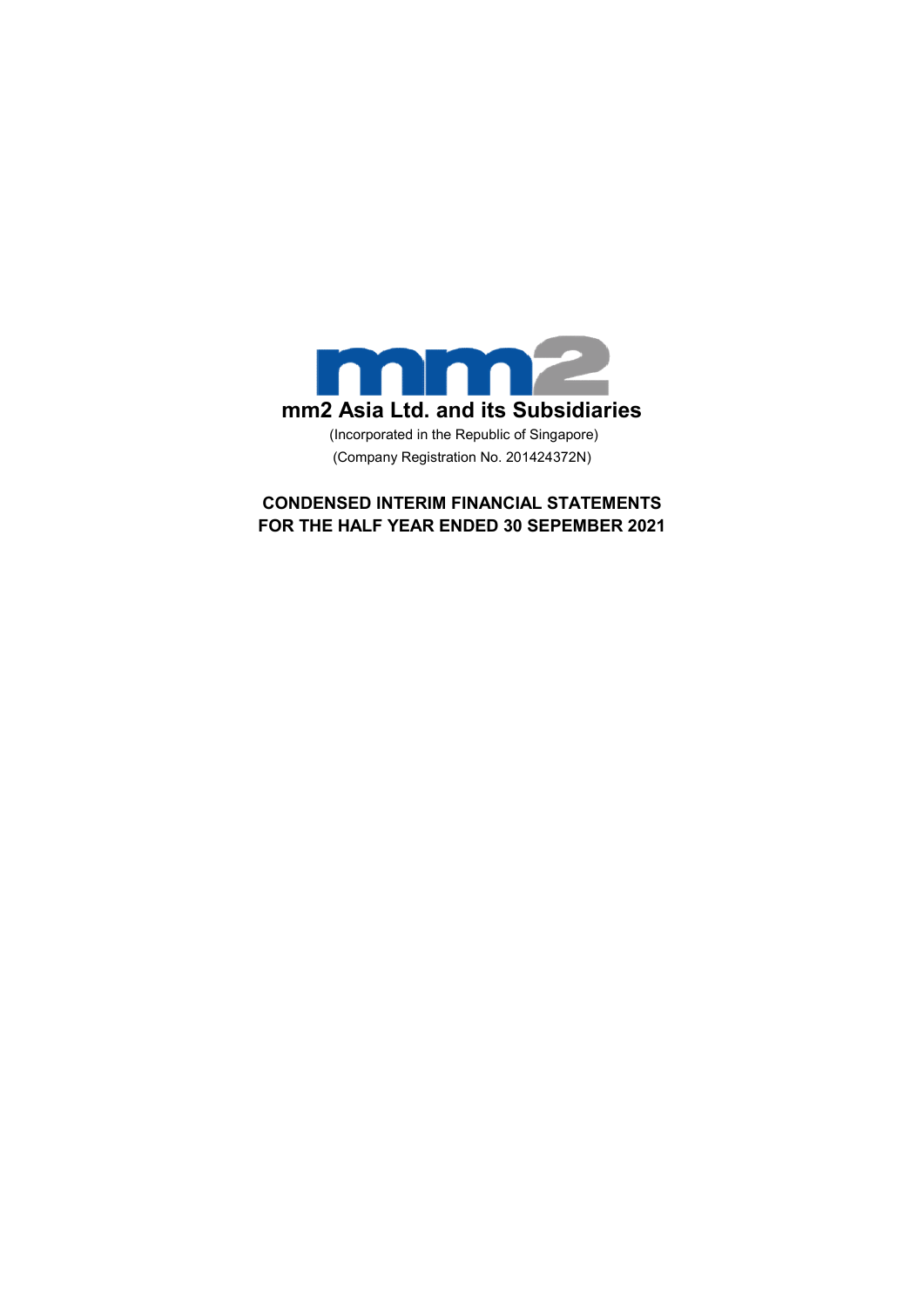# CONTENTS Page

| A | Condensed interim consolidated statement of profit or loss<br>and other comprehensive income |           |
|---|----------------------------------------------------------------------------------------------|-----------|
| в | Condensed interim statements of financial position                                           | 2         |
| C | Condensed interim statements of changes of equity                                            | 3         |
| D | Condensed interim consolidated statement of cash flows                                       | $4 - 5$   |
| Е | Notes to condensed interim consolidated financial statements                                 | $6 - 18$  |
| F | Other information required by Listing Rule Appendix 7.2                                      | $19 - 27$ |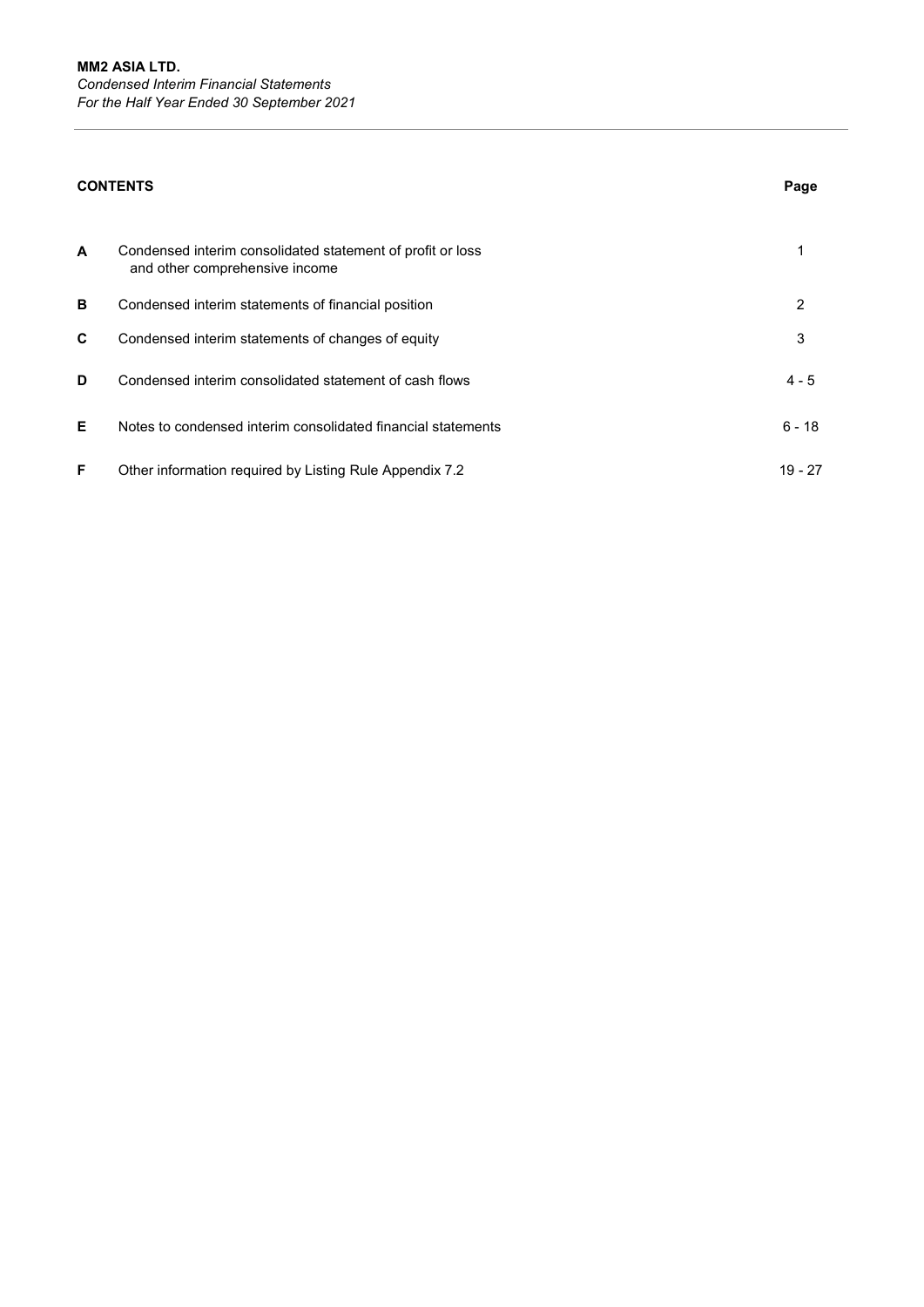#### A CONDENSED INTERIM CONSOLIDATED STATEMENT OF PROFIT OR LOSS AND OTHER COMPREHENSIVE INCOME FOR THE HALF YEAR ENDED 30 SEPTEMBER 2021

|                                                                                                                                                                                                                                         |                       | Group<br>Six months period ended                          |                                                                  |                               |  |
|-----------------------------------------------------------------------------------------------------------------------------------------------------------------------------------------------------------------------------------------|-----------------------|-----------------------------------------------------------|------------------------------------------------------------------|-------------------------------|--|
|                                                                                                                                                                                                                                         | <b>Note</b>           | 30 Sep 2021<br>1H FY2022<br>(Unaudited)<br><b>S\$'000</b> | 30 Sep 2020<br><b>1H FY2021</b><br>(Unaudited)<br><b>S\$'000</b> | Change<br>%                   |  |
| Revenue<br>Cost of sales                                                                                                                                                                                                                | 4                     | 46,275<br>(36, 905)                                       | 19,907<br>(19, 777)                                              | 132.5%<br>$-86.6%$            |  |
| <b>Gross profit</b>                                                                                                                                                                                                                     |                       | 9,370                                                     | 130                                                              | 7107.7%                       |  |
| Other income<br>- Interest<br>- Others<br>Other losses - net                                                                                                                                                                            |                       | 24<br>5,950<br>(178)                                      | 30<br>8,033<br>(1, 374)                                          | $-20.0%$<br>$-25.9%$<br>87.0% |  |
| Administrative expenses<br>Finance expenses                                                                                                                                                                                             |                       | (21, 809)<br>(6, 862)                                     | (22, 453)<br>(9,610)                                             | 2.9%<br>28.6%                 |  |
| Share of profits of associated companies and joint venture                                                                                                                                                                              |                       | 539                                                       | 234                                                              | 130.3%                        |  |
| Loss before income tax<br>Income tax expenses                                                                                                                                                                                           | 6.1<br>$\overline{7}$ | (12,966)<br>(870)                                         | (25,010)<br>(783)                                                | 48.2%<br>N.M.                 |  |
| Net loss for the financial period                                                                                                                                                                                                       |                       | (13, 836)                                                 | (25, 793)                                                        | 46.4%                         |  |
| Other comprehensive loss, net of tax:<br>Items that may be reclassified subsequently to profit or loss:<br>Currency translation differences arising from consolidation<br>- losses<br>Total comprehensive loss for the financial period |                       | (29)<br>(13, 865)                                         | (85)<br>(25, 878)                                                | 65.9%<br>46.4%                |  |
| Loss attributable to:<br>Equity holders of the Company<br>Non-controlling interests                                                                                                                                                     |                       | (11, 417)<br>(2, 419)<br>(13,836)                         | (22, 415)<br>(3,378)<br>(25, 793)                                | 49.1%<br>28.4%<br>46.4%       |  |
| Total comprehensive loss attributable to:<br>Equity holders of the Company<br>Non-controlling interests                                                                                                                                 |                       | (11, 453)<br>(2, 412)<br>(13, 865)                        | (22, 484)<br>(3, 394)<br>(25, 878)                               | 49.1%<br>28.9%<br>46.4%       |  |
| Loss per share attributable to owners of the Company<br>Basic and diluted (in cents)                                                                                                                                                    | 8                     | (0.51)                                                    | (1.93)                                                           | 73.6%                         |  |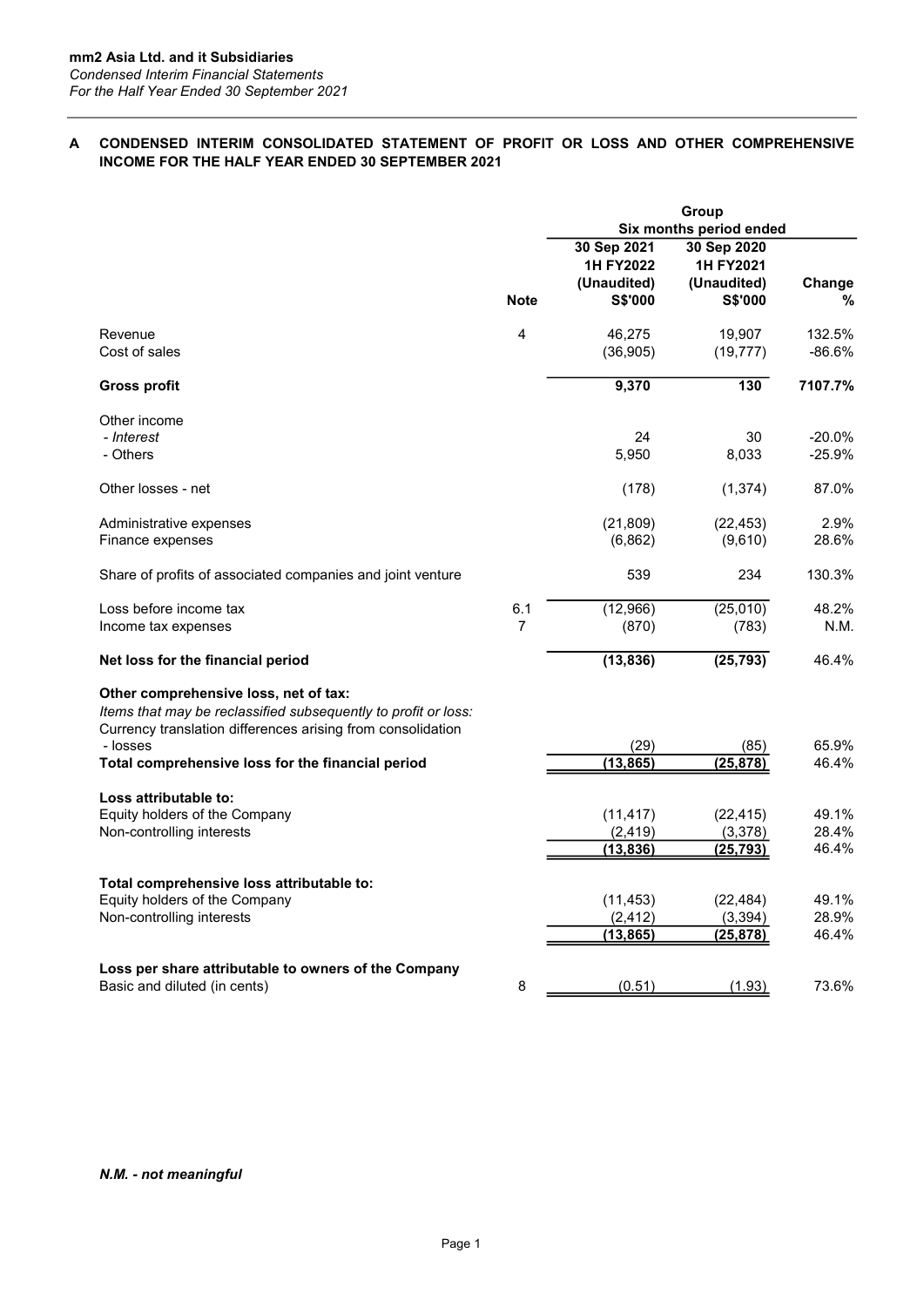# B CONDENSED INTERIM STATEMENTS OF FINANCIAL POSITION AS AT 30 SEPTEMBER 2021

|                                                                       |                  | Group                      |                          | Company                    |                          |  |
|-----------------------------------------------------------------------|------------------|----------------------------|--------------------------|----------------------------|--------------------------|--|
|                                                                       |                  | 30 Sep 2021<br>(Unaudited) | 31 Mar 2021<br>(Audited) | 30 Sep 2021<br>(Unaudited) | 31 Mar 2021<br>(Audited) |  |
|                                                                       | <b>Note</b>      | <b>S\$'000</b>             | <b>S\$'000</b>           | <b>S\$'000</b>             | S\$'000                  |  |
| <b>ASSETS</b>                                                         |                  |                            |                          |                            |                          |  |
| <b>Current assets</b>                                                 |                  |                            |                          |                            |                          |  |
| Cash and cash equivalents                                             |                  | 7,393                      | 12,117                   | 35                         | 96                       |  |
| Trade and other receivables                                           | $\boldsymbol{9}$ | 111,251                    | 112,587                  | 263,158                    | 268,877                  |  |
| Inventories                                                           |                  | 1,796                      | 1,830                    |                            |                          |  |
| Other current assets                                                  |                  | 70,969                     | 75,914                   |                            |                          |  |
| Film products and films under production                              |                  | 1,566                      | 1,079                    |                            |                          |  |
| Income tax recoverable                                                |                  | 535                        | 342                      |                            |                          |  |
|                                                                       |                  | 193,510                    | 203,869                  | 263,193                    | 268,973                  |  |
| <b>Non-current assets</b>                                             |                  |                            |                          |                            |                          |  |
| Trade and other receivables                                           | 9                | 20,362                     | 20,168                   |                            |                          |  |
| Financial assets, at fair value through                               |                  |                            |                          |                            |                          |  |
| profit or loss ("FVPL")                                               | 10               | 1,388                      | 3,223                    |                            |                          |  |
| Investments in subsidiaries                                           |                  |                            |                          | 70,226                     | 70,226                   |  |
| Investments in associated companies                                   |                  | 3.242                      | 2,641                    | 2,383                      | 2,457                    |  |
| Investment in a joint venture                                         |                  | 11                         | 37                       |                            |                          |  |
| Property, plant and equipment                                         | 11               | 71,816                     | 87,989                   | 107                        | 22                       |  |
|                                                                       | 12               |                            |                          |                            |                          |  |
| Intangible assets and goodwill                                        | 13               | 252,998                    | 253,038                  |                            |                          |  |
| Film rights                                                           | 14               | 40,662                     | 33,364                   |                            |                          |  |
| Film intangibles and film inventories<br>Deferred income tax assets   |                  | 23,330<br>26               | 19,484                   |                            |                          |  |
|                                                                       |                  | 413,835                    | 419,944                  | 72,716                     | 72,705                   |  |
| <b>TOTAL ASSETS</b>                                                   |                  | 607,345                    | 623,813                  | 335,909                    | 341,678                  |  |
|                                                                       |                  |                            |                          |                            |                          |  |
| <b>LIABILITIES</b><br><b>Current liabilities</b>                      |                  |                            |                          |                            |                          |  |
| Trade and other payables                                              |                  | 84,834                     | 79,171                   | 63,199                     | 67,075                   |  |
| <b>Contract liabilities</b>                                           |                  | 12,013                     | 9,143                    |                            |                          |  |
| <b>Borrowings</b>                                                     | 15               | 144,315                    | 192,669                  | 45,536                     | 94,932                   |  |
| Lease liabilities                                                     |                  | 21,932                     | 33,157                   | 107                        | 23                       |  |
| Derivative financial instruments                                      |                  | 6,113                      | 6,154                    |                            |                          |  |
| Current income tax liabilities                                        |                  | 2,583                      | 3,073                    |                            |                          |  |
|                                                                       |                  | 271,790                    | 323,367                  | 108,842                    | 162,030                  |  |
|                                                                       |                  |                            |                          |                            |                          |  |
| <b>Non-current liabilities</b>                                        |                  |                            |                          |                            |                          |  |
| <b>Borrowings</b>                                                     | 15               | 71,346                     | 72,963                   | 50,253                     | 51,714                   |  |
| Lease liabilities                                                     |                  | 40,110                     | 42,393                   |                            |                          |  |
| Provisions                                                            |                  | 4,578                      | 4,553                    |                            |                          |  |
| Deferred income tax liabilities                                       |                  | 6,945                      | 6,328                    |                            |                          |  |
|                                                                       |                  | 122,979                    | 126,237                  | 50,253                     | 51,714                   |  |
| <b>TOTAL LIABILITIES</b>                                              |                  | 394,769<br>212,576         | 449,604                  | 159,095                    | 213,744                  |  |
| <b>NET ASSETS</b>                                                     |                  |                            | 174,209                  | 176,814                    | 127,934                  |  |
| <b>EQUITY</b>                                                         |                  |                            |                          |                            |                          |  |
| Capital and reserves attributable to<br>equity holders of the Company |                  |                            |                          |                            |                          |  |
| Share capital                                                         | 16               | 205,102                    | 152,870                  | 205,102                    | 152,870                  |  |
| Reserves                                                              |                  | (14, 336)                  | (14,300)                 |                            |                          |  |
| <b>Accumulated losses</b>                                             |                  | (23, 112)                  | (11, 695)                | (28, 288)                  | (24, 936)                |  |
|                                                                       |                  | 167,654                    | 126,875                  | 176,814                    | 127,934                  |  |
| Non-controlling interests                                             |                  | 44,922                     | 47,334                   |                            |                          |  |
| <b>TOTAL EQUITY</b>                                                   |                  | 212,576                    | 174,209                  | 176,814                    | 127,934                  |  |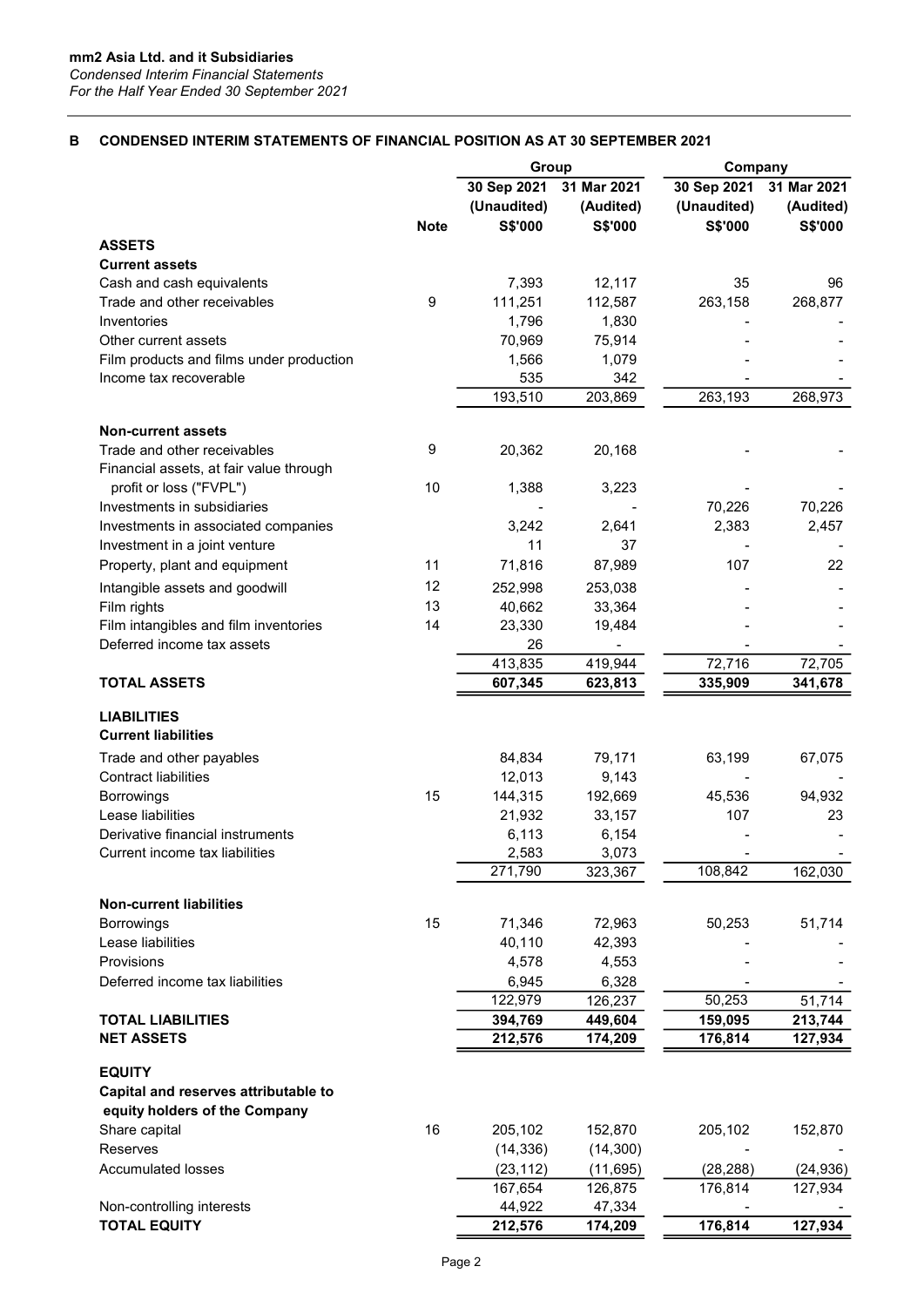# C CONDENSED INTERIM STATEMENTS OF CHANGES OF EQUITY FOR THE HALF YEAR ENDED 30 SEPTEMBER 2021

| <b>Group (Unaudited)</b>                                         |                    |                            |                                                               |                         |                             |                   |
|------------------------------------------------------------------|--------------------|----------------------------|---------------------------------------------------------------|-------------------------|-----------------------------|-------------------|
|                                                                  |                    |                            | Attributable to equity holders of the Company<br>(Accumulated |                         |                             |                   |
|                                                                  |                    |                            | losses)/                                                      |                         | Non-                        |                   |
|                                                                  | <b>Share</b>       |                            | <b>Retained</b>                                               |                         | controlling                 | <b>Total</b>      |
|                                                                  | capital<br>S\$'000 | <b>Reserves</b><br>S\$'000 | profits<br><b>S\$'000</b>                                     | <b>Total</b><br>S\$'000 | interests<br><b>S\$'000</b> | equity<br>S\$'000 |
| As at 1 April 2021                                               | 152,870            | (14, 300)                  | (11, 695)                                                     | 126,875                 | 47,334                      | 174,209           |
|                                                                  |                    |                            |                                                               |                         |                             |                   |
| Net loss for the financial period<br>Other comprehensive (loss)/ |                    |                            | (11, 417)                                                     | (11, 417)               | (2, 419)                    | (13, 836)         |
| income for the financial period                                  |                    | (36)                       |                                                               | (36)                    | 7                           | (29)              |
| Total comprehensive loss for                                     |                    |                            |                                                               |                         |                             |                   |
| the financial period                                             |                    | (36)                       | (11, 417)                                                     | (11, 453)               | (2, 412)                    | (13, 865)         |
| Issuance of right shares                                         | 54,652             |                            | $\blacksquare$                                                | 54,652                  |                             | 54,652            |
| Capitalised expenses pertaining<br>to issuance of right shares   | (2, 420)           |                            |                                                               | (2,420)                 |                             | (2, 420)          |
| As at 30 September 2021                                          | 205,102            | (14, 336)                  | (23, 112)                                                     | 167,654                 | 44,922                      | 212,576           |
| As at 1 April 2020                                               | 152,870            | (14, 435)                  | 79,082                                                        | 217,517                 | 56,089                      | 273,606           |
| Net loss for the financial period                                |                    |                            | (22, 415)                                                     | (22, 415)               | (3,378)                     | (25, 793)         |
| Other comprehensive loss for<br>the financial period             |                    | (69)                       |                                                               | (69)                    | (16)                        | (85)              |
| Total comprehensive loss for                                     |                    |                            |                                                               |                         |                             |                   |
| the financial period                                             |                    | (69)                       | (22, 415)                                                     | (22, 484)               | (3, 394)                    | (25, 878)         |
| As at 30 September 2020                                          | 152,870            | (14, 504)                  | 56,667                                                        | 195,033                 | 52,695                      | 247,728           |

# Company (Unaudited)

|                                                             | capital<br><b>S\$'000</b> | <b>Share Accumulated</b><br><b>losses</b><br><b>S\$'000</b> | Total<br>equity<br><b>S\$'000</b> |
|-------------------------------------------------------------|---------------------------|-------------------------------------------------------------|-----------------------------------|
| As at 1 April 2021                                          | 152,870                   | (24, 936)                                                   | 127,934                           |
| Net loss for the financial period                           |                           | (3,352)                                                     | (3,352)                           |
| Issuance of right shares                                    | 54,652                    | $\overline{\phantom{a}}$                                    | 54,652                            |
| Capitalised expenses pertaining to issuance of right shares | (2, 420)                  | $\overline{\phantom{0}}$                                    | (2, 420)                          |
| As at 30 September 2021                                     | 205,102                   | (28, 288)                                                   | 176,814                           |
| As at 1 April 2020                                          | 152,870                   | (15, 952)                                                   | 136,918                           |
| Net loss for the financial period                           |                           | (4,694)                                                     | (4,694)                           |
| As at 30 September 2020                                     | 152.870                   | (20.646)                                                    | 132,224                           |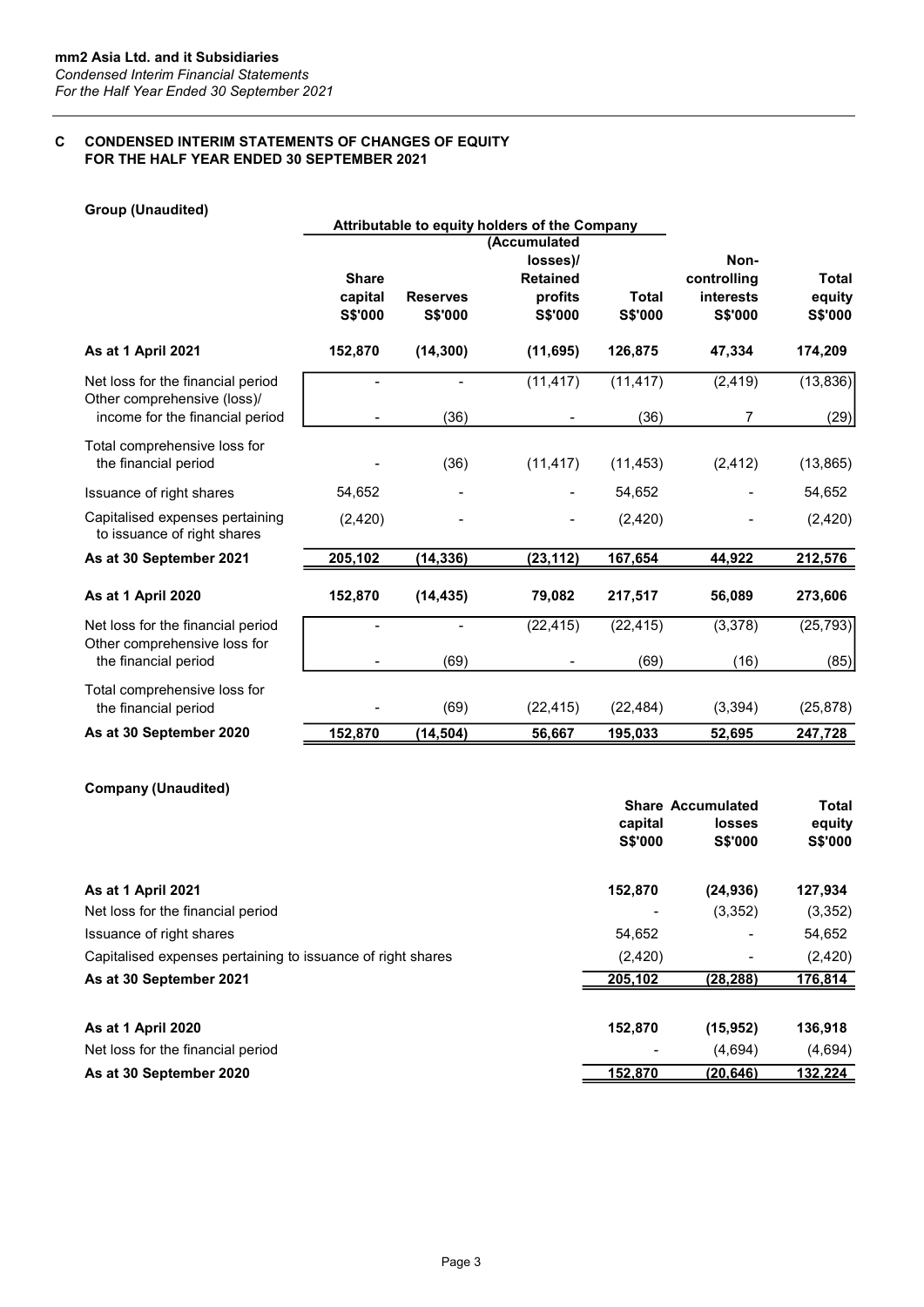# D CONDENSED INTERIM CONSOLIDATED STATEMENT OF CASH FLOWS FOR THE YEAR ENDED 30 SEPTEMBER 2021

|                                                                                                       | Group<br>Six months period ended        |                                         |  |
|-------------------------------------------------------------------------------------------------------|-----------------------------------------|-----------------------------------------|--|
|                                                                                                       | 30 Sep 2021<br>1H FY2022<br>(Unaudited) | 30 Sep 2020<br>1H FY2021<br>(Unaudited) |  |
| Cash flows from operating activities                                                                  | <b>S\$'000</b>                          | S\$'000                                 |  |
| Net loss                                                                                              | (13, 836)                               | (25, 793)                               |  |
| Adjustments for:                                                                                      |                                         |                                         |  |
| - Income tax expenses                                                                                 | 870                                     | 783                                     |  |
| - Interest income                                                                                     | (24)                                    | (30)                                    |  |
| - Finance expenses                                                                                    | 6,862                                   | 9,610                                   |  |
| - Depreciation of property, plant and equipment                                                       | 3,561                                   | 4,267                                   |  |
| - Depreciation of right-of-use assets                                                                 | 9,782                                   | 11,277                                  |  |
| - Amortisation of intangible assets                                                                   | 1,367                                   | 794                                     |  |
| - Amortisation of film rights                                                                         | 2,809                                   | 4,684                                   |  |
| - Amortisation of film intangibles and film inventories                                               | 498                                     | 608                                     |  |
| - Inventories written off                                                                             | 54                                      |                                         |  |
| - Reversal of expected credit loss on financial assets, net                                           |                                         | (15)                                    |  |
| - Gain arising from derecognition of leases                                                           | (191)                                   |                                         |  |
| - Gain on fair value changes in derivative financial instruments, net                                 | (40)                                    | (54)                                    |  |
| - Gain on fair value changes in financial assets, at FVPL, net                                        | (19)                                    |                                         |  |
| - Gain on disposal of financial assets, at FVPL                                                       | (19)                                    |                                         |  |
| - Gain on disposal of property, plant and equipment                                                   |                                         | (15)                                    |  |
| - Property, plant and equipment written off                                                           | 674                                     | 554                                     |  |
| - Rental concession income                                                                            | (2,707)                                 |                                         |  |
| - Share of profits of associated companies and joint venture                                          | (539)                                   | (234)                                   |  |
| - (Gain)/Loss on unrealised foreign exchange<br>Operating cash flows before working capital changes   | (136)<br>8,966                          | 802<br>7,238                            |  |
|                                                                                                       |                                         |                                         |  |
| Changes in working capital:                                                                           |                                         |                                         |  |
| - Trade and other receivables                                                                         | (142)                                   | 10,462                                  |  |
| - Inventories                                                                                         | (21)                                    | 111                                     |  |
| - Other current assets                                                                                | (965)                                   | (2,614)                                 |  |
| - Film products and films under production                                                            | (488)                                   |                                         |  |
| - Film intangible and film inventories<br>- Trade and other payables                                  | (3, 392)                                | (10,680)                                |  |
| - Contract liabilities                                                                                | 7,998<br>2,870                          | (6, 463)<br>2,195                       |  |
| Cash generated from operations                                                                        | 14,826                                  | 249                                     |  |
| Income tax paid                                                                                       | (733)                                   | (1, 877)                                |  |
| Income tax refund                                                                                     | 7                                       |                                         |  |
| Net cash generated from/(used in) operating activities                                                | 14,100                                  | (1,628)                                 |  |
|                                                                                                       |                                         |                                         |  |
| Cash flows from investing activities                                                                  |                                         |                                         |  |
| Proceeds from disposal of property, plant and equipment<br>Additions to property, plant and equipment | (75)                                    | 16<br>(6,033)                           |  |
| Additions of film rights                                                                              | (5,282)                                 | (776)                                   |  |
| Government grants received for development of film rights                                             | 317                                     |                                         |  |
| Proceeds from disposal of financial assets, at FVPL                                                   | 1,874                                   |                                         |  |
| Additions to intangible assets                                                                        | (890)                                   | (2,577)                                 |  |
| Interest received                                                                                     | 12                                      | 23                                      |  |
| Net cash used in investing activities                                                                 | (4, 044)                                | (9, 347)                                |  |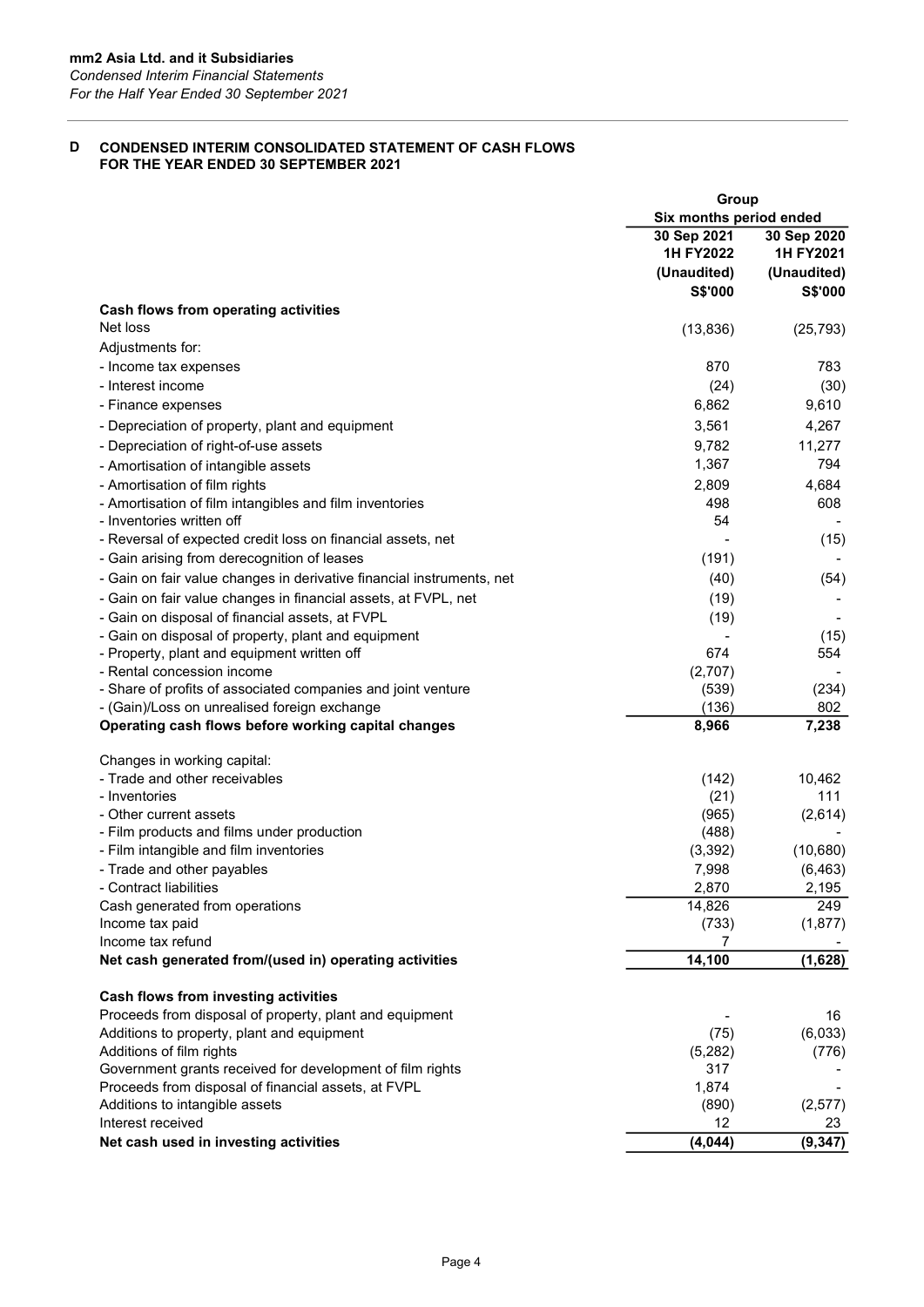# D CONDENSED INTERIM CONSOLIDATED STATEMENT OF CASH FLOWS (Continued) FOR THE YEAR ENDED 30 SEPTEMBER 2021

|                                                                       | Group                   |             |  |
|-----------------------------------------------------------------------|-------------------------|-------------|--|
|                                                                       | Six months period ended |             |  |
|                                                                       | 30 Sep 2021             | 30 Sep 2020 |  |
|                                                                       | 1H FY2022               | 1H FY2021   |  |
|                                                                       | (Unaudited)             | (Unaudited) |  |
|                                                                       | <b>S\$'000</b>          | S\$'000     |  |
| Cash flows from financing activities                                  |                         |             |  |
| Interest paid                                                         | (5,868)                 | (6, 551)    |  |
| Proceeds from issuance of right shares                                | 54,652                  |             |  |
| Expenses pertaining to issuance of right shares                       | (2, 420)                |             |  |
| Proceeds from issuance of convertible debt securities                 | 1.000                   |             |  |
| Proceeds from borrowings                                              | 15,058                  | 11,500      |  |
| Repayments of borrowings                                              | (68, 304)               | (7, 449)    |  |
| Repayments of lease liabilities                                       | (8,698)                 | (4, 726)    |  |
| Net cash used in financing activities                                 | (14,580)                | (7, 226)    |  |
| Net changes in cash and cash equivalents                              | (4, 524)                | (18, 201)   |  |
| <b>Cash and cash equivalents</b>                                      |                         |             |  |
| At beginning of financial period                                      | 10,824                  | 28,087      |  |
| Effects of currency translation on cash and cash equivalents          | (43)                    | (122)       |  |
| At end of financial period                                            | 6,257                   | 9,764       |  |
| Cash and cash equivalent comprise:                                    |                         |             |  |
| Cash and bank balances                                                | 7,160                   | 9,343       |  |
| <b>Fixed deposits</b>                                                 | 233                     | 1,733       |  |
|                                                                       | 7,393                   | 11,076      |  |
| Bank overdraft                                                        | (1, 136)                | (1, 312)    |  |
| Cash and cash equivalents as per consolidated statement of cash flows | 6,257                   | 9,764       |  |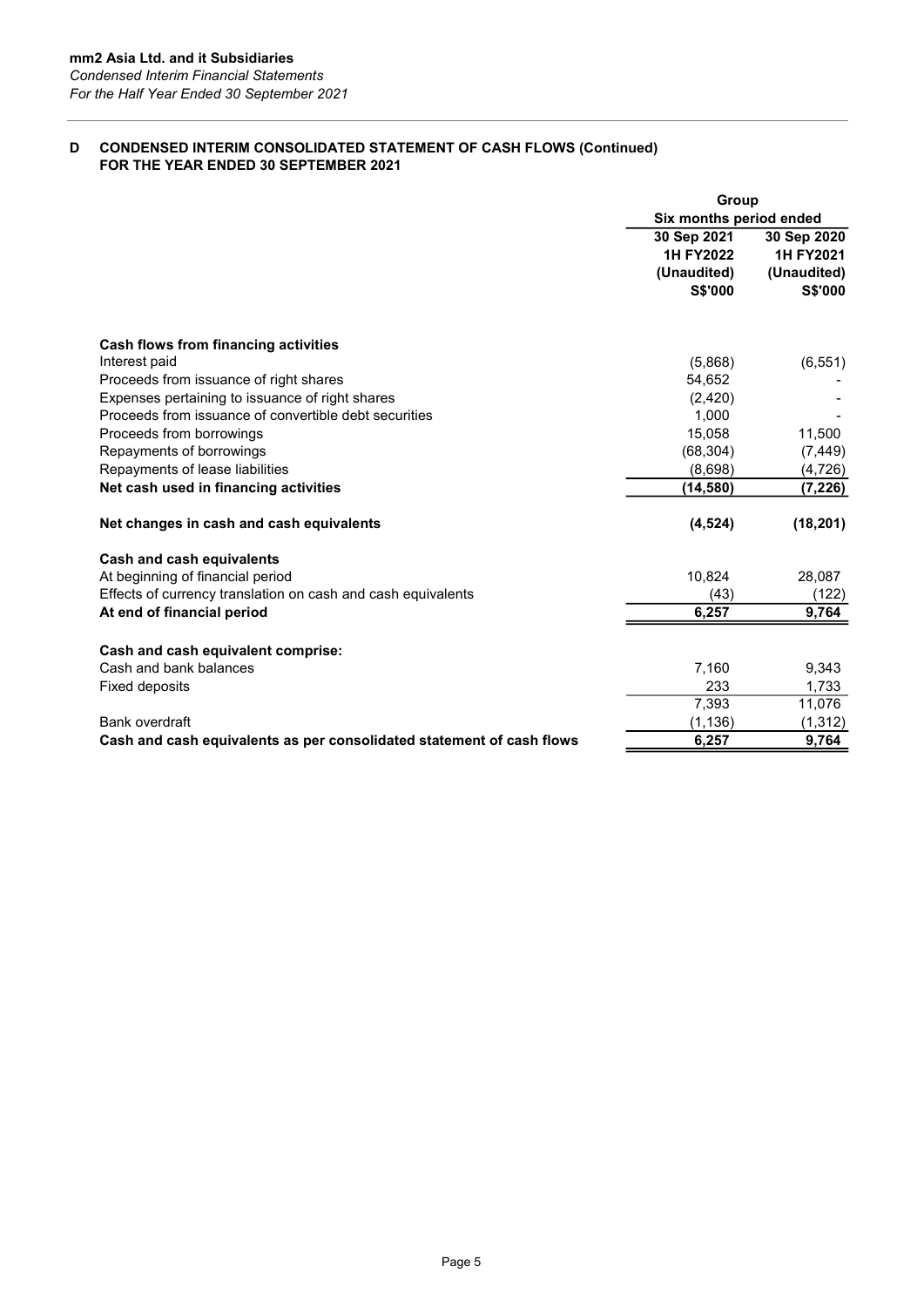# E NOTES TO CONDENSED INTERIM CONSOLIDATED FINANCIAL STATEMENTS

#### 1 Corporate Information

mm2 Asia Ltd. (the "Company") is listed on the Main Board of Singapore Exchange Securities Trading Limited ("SGX-ST") and incorporated and domiciled in Singapore.

The address of its registered and principal place of business is located at 1002 Jalan Bukit Merah #07-11 Singapore 159456.

These condensed interim consolidated financial statements as at and for the half year ended 30 September 2021 ("1H FY2022") relate to the Company and its subsidiaries (collectively, the "Group").

The principal activity of the Company is investment holding. The principal activities of the subsidiaries are disclosed in Note 4 to the Condensed Interim Consolidated Financial Statements.

### 2 Basis of Preparation

The condensed interim financial statements for the half year ended 30 September 2021 have been prepared in accordance with SFRS(I) 1-34 Interim Financial Reporting issued by the Accounting Standards Council Singapore. The condensed interim financial statements do not include all the information required for a complete set of financial statements. However, selected explanatory notes are included to explain events and transactions that are significant to an understanding of the changes in the Group's financial position and performance of the Group since the last annual financial statements for the year ended 31 March 2021. The condensed interim consolidated financial statements should be read in conjunction with the accompanying explanatory notes attached to the condensed interim consolidated financial statements and the audited consolidated financial statements of the Group for the year ended 31 March 2021.

The accounting policies adopted are consistent with the most recent audited consolidated financial statements for the financial year ended 31 March 2021 which were prepared in accordance with SFRS(I)s, except for the adoption of new and amended standards as set out in Note 2.1.

As mentioned in our review of Financial Performances under Section F(2) and our commentary for Section F(4) of this interim condensed financial statements, the overall Group's performance from all its businesses are improving as the economy in the territories where the Group operates in, are gradually recovering from the COVID-19 with more relaxation of governments' restrictions as well as the high vaccination rates. The directors are optimistic over the Group's performances in the upcoming months as more projects to be delivered, reopening of cinemas and live entertainment in the territories and the demand for online streaming contents shown by consumers in recent months. Besides, the recent corporate actions, as disclosed in our recent annual report dated 12 July 2021, the Group has completed and started various measures to address the challenging environment as well as other corporate measures as announced by the Group. One of the corporate measures includes the initial public offering (IPO) or the proposed sale of mm Connect Pte. Ltd. The Group is also in negotiation to refinance the borrowings (including convertible debt securities due on 31 December 2021) and/or fresh borrowings with our lenders and other financial institutions, which are still in progress as of this date of announcement.

Accordingly, the Directors' are of the opinion that the use of the going concern assumption in the preparation of the condensed interim financial statements for the financial period ended 30 September 2021 is appropriate.

The condensed interim financial statements are presented in Singapore dollar which is the Company's functional currency, and all values in the tables are rounded to the nearest thousand (S\$'000), except when otherwise indicated.

### 2.1 New and amended standards adopted by the Group

The Group has adopted the new and revised SFRS(I)s and SFRS(I) INTs which are relevant to the Group's operations and become effective for annual periods beginning on or after 1 April 2021. The adoption of these new and revised SFRS(I)s and SFRS(I) INTs does not result in changes to the accounting policies of the Group and the Company and has no material effect on the amounts reported for the current and/or prior financial period.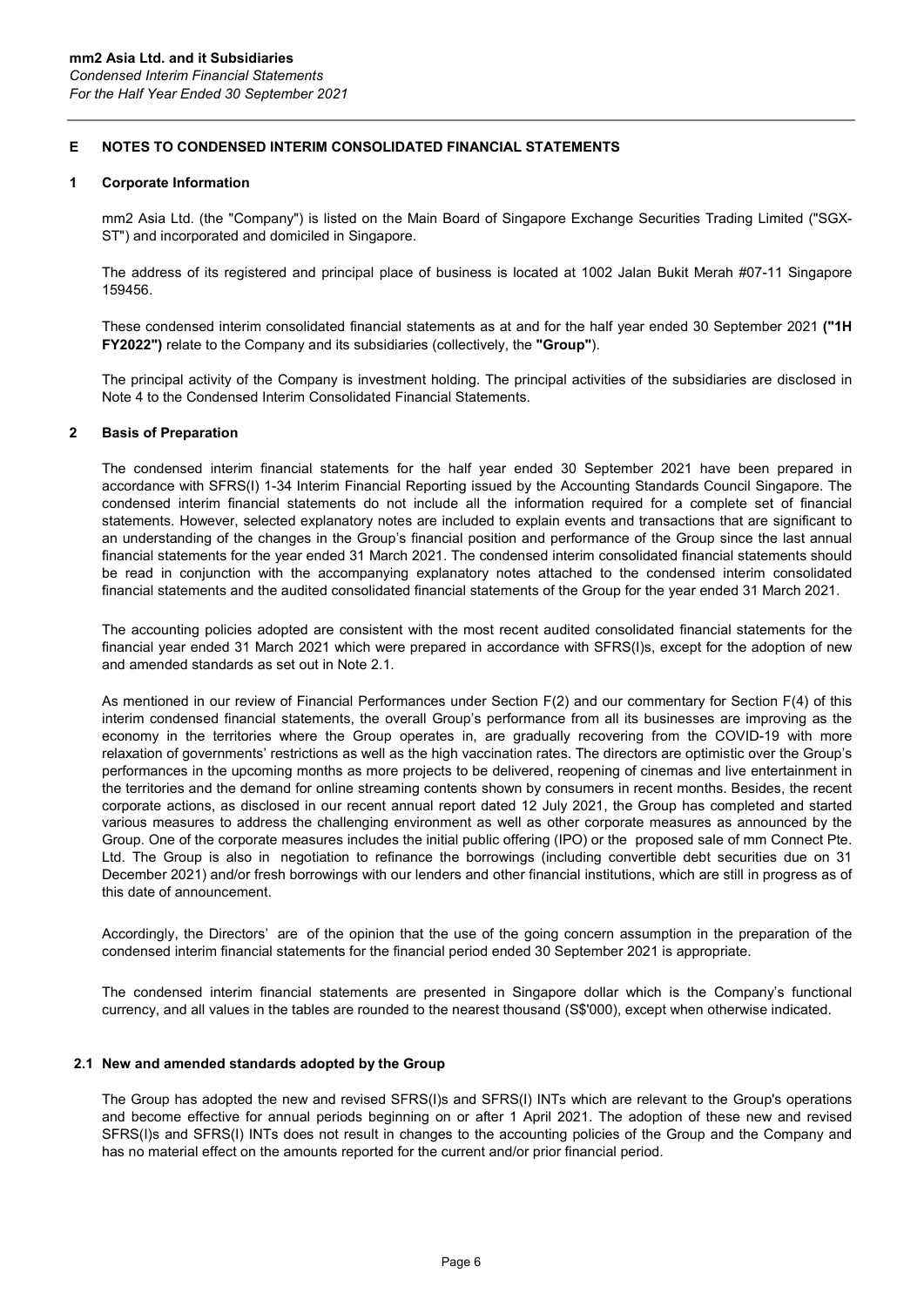### 2 Basis of Preparation (Continued)

#### 2.2 Use of judgements and estimates

In preparing the condensed interim financial statements, management has made judgements, estimates and assumptions that affect the application of accounting policies and the reported amounts of assets, liabilities, income and expenses. Actual results may differ from these estimates.

The significant judgements made by management in applying the Group's accounting policies and the key sources of estimation uncertainty were the same as those that applied to the consolidated financial statements as at and for the year ended 31 March 2021.

Estimates and underlying assumptions were reviewed on an ongoing basis. Revisions to accounting estimates are recognised in the period in which the estimates are revised and in any future periods affected.

Information about critical judgements in applying accounting policies and assumptions and estimation uncertainties that have a significant risk of resulting in a material adjustment to the carrying amounts of assets and liabilities within the next interim period are included in the following notes:

(a) Valuation of film rights, film intangibles and film inventories

The costs of film rights, less estimated residual values and accumulated impairment, are amortised in proportion to the estimated projected revenues over the economic beneficial period, whereas for film intangibles and film inventories, it will be amortised over the economic beneficial period subject to the maximum of the license period when the films are released. The amortisation period and method for these films will be reviewed annually and it will be subject to impairment assessment whenever there is any indication that it may be impaired. Additional amortisation and/or impairment are made if estimated projected revenues are materially different from the previous estimation.

These estimated projected revenues can change significantly due to a variety of factors. Based on information available on the actual results of films, management reviews and revises, when necessary, the estimated projected revenues at regular intervals.

There is no additional impairment provided as at financial period ended 30 September 2021. The carrying amounts of the film rights, film intangibles and film inventories are disclosed in Note 13 and Note 14 to the Condensed Interim Financial Statements.

(b) Impairment of trade and other receivables

Expected credit losses ("ECL") on trade and other receivables are probability-weighted estimates of credit losses which are determined by evaluating a range of possible outcomes and taking into account past events, current conditions and assessment of future economic conditions.

The Group had used simplified approach (lifetime expected credit loss) for its trade receivables and general approach (12 months expected credit losses) for its other receivables.

In determining the ECL, the Group uses the relevant historical information to determine the probability of default of the instruments and incorporated forward looking information, including assessing the potential impact on the outbreak of COVID-19.

Notwithstanding the above, the Group evaluates the ECL on trade and other receivables in financial difficulties separately.

There is no additional of ECL provided as at financial period 30 September 2021. The carrying amounts of the trade and other receivables are disclosed in Note 9 to the Condensed Interim Financial Statements.

## (c) Impairment of goodwill

Goodwill is tested for impairment annually and whenever there is indication that the goodwill may be impaired. This requires an estimation of the recoverable amount of the CGU to which the goodwill are allocated, through the valuation method of fair value less cost to disposal or value-in-use.

As disclosed in Note 12 to the Condensed Interim Financial Statements, there is no further impairment is necessary as at 30 September 2021.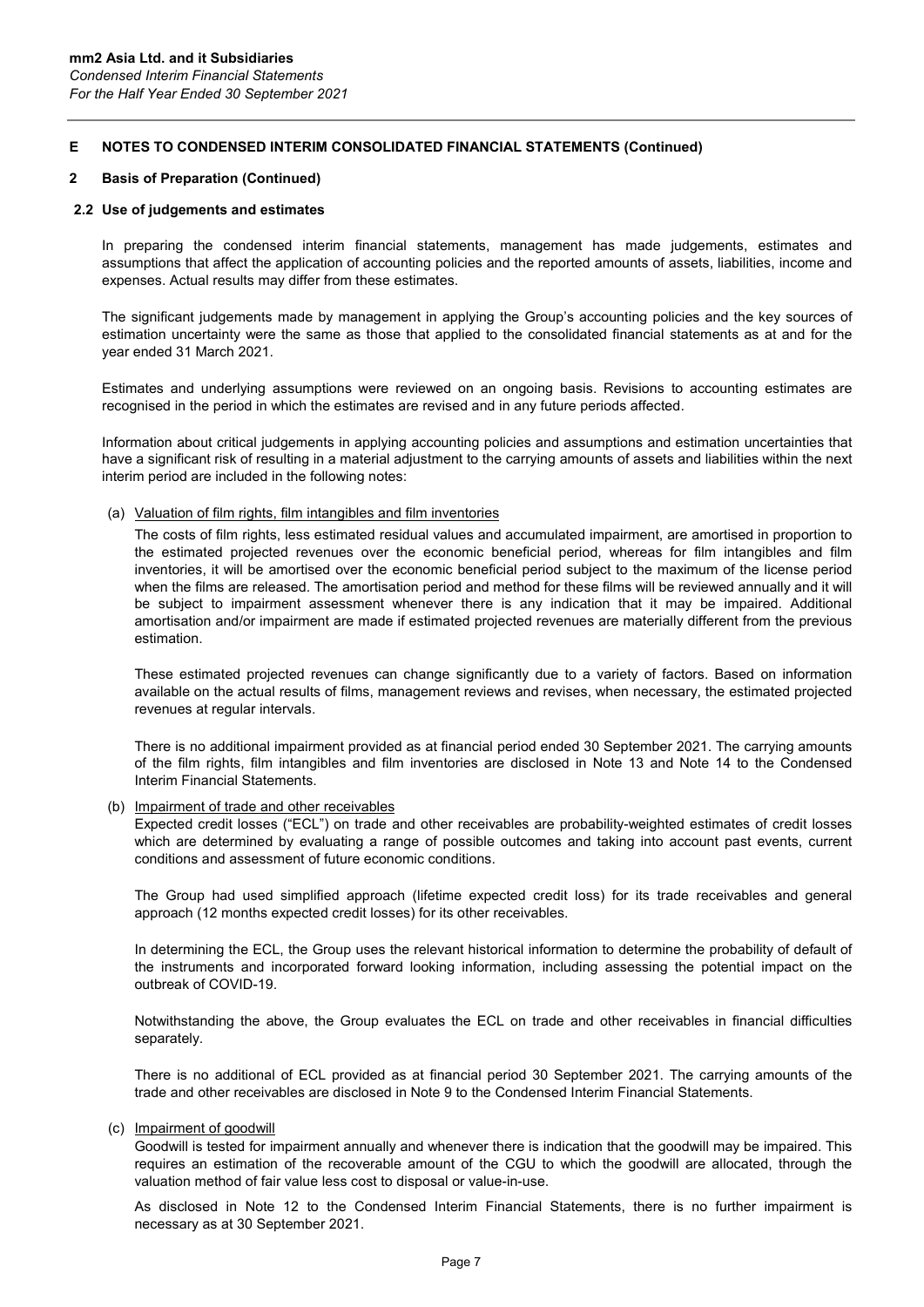## 3 Seasonal operations

The Group's businesses are not affected significantly by seasonal or cyclical factors during the financial period except for the Cinema business segment where its business will be driven by the timing of the release of movies, holidays and festival season.

## 4 Segment and revenue information

The Group is organised into the following main business segments:

(a) Core business

Core business segment refers to the Group's production and distribution of motion picture, video and television programme and sponsorship.

(b) Post production and digital content production ("Post-productions")

Post production and digital content production segment refers to the services in visual effects and immersive media works for feature films and commercials and production of location-based entertainment with immersive experience.

(c) Cinema operations

Cinema operations segment refers to sales of cinema ticket and concession, hall rental and screen advertising.

(d) Concert and event

Concert and event segment refers to sales on events production, concerts promotion and renting of stage sound system and equipment.

Other segments include food & beverage, social media advertising activities and development of software for interactive digital media, brand consulting services, streaming digital films and short-form content. These are not included within the reportable operating segment. The results of these operations are included in the "other segments" column.

The Group's chief operating decision-maker ("CODM") comprises the Executive Chairman, Chief Executive Officer, the Chief Financial Officer, and the heads of each business within the operating segment. Management has determined the operating segments based on the reports reviewed by the CODM that are used to make strategic decisions, allocate resources, and assess performance.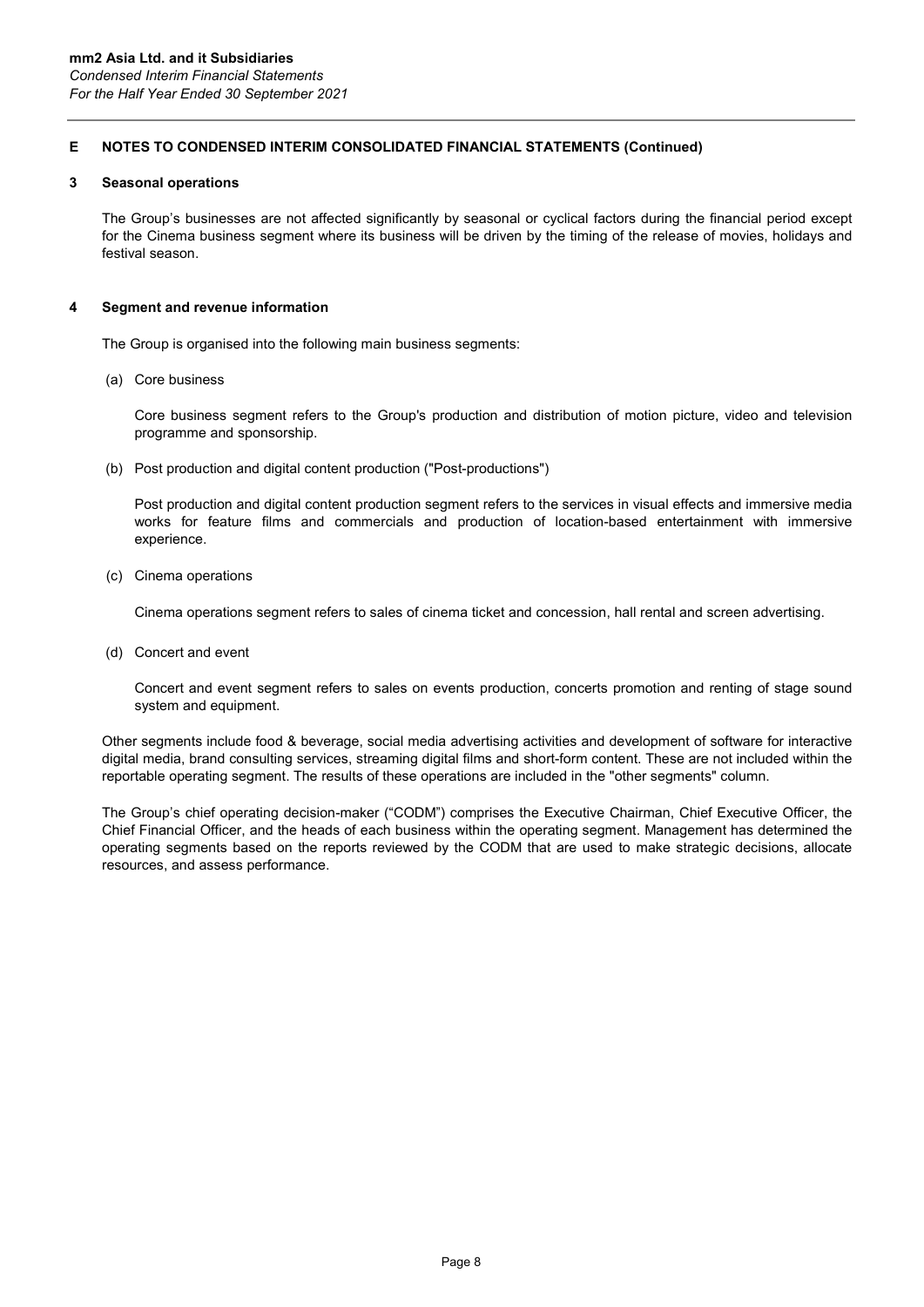## 4 Segment and revenue information

The segment information provided to the CODM for the reportable segments are as follows:

|                                                                                                                                   |                      |                |                | Group          |                |                          |           |
|-----------------------------------------------------------------------------------------------------------------------------------|----------------------|----------------|----------------|----------------|----------------|--------------------------|-----------|
|                                                                                                                                   | Core                 | Post-          | Cinema         | <b>Concert</b> |                | <b>Segments</b>          |           |
|                                                                                                                                   | business productions |                | operations     | and event      | <b>Others</b>  | elimination              | Total     |
|                                                                                                                                   | <b>S\$'000</b>       | <b>S\$'000</b> | <b>S\$'000</b> | S\$'000        | <b>S\$'000</b> | <b>S\$'000</b>           | S\$'000   |
| 1 April 2021 to 30 September 2021<br>(1H FY2022)                                                                                  |                      |                |                |                |                |                          |           |
| Total segment sales                                                                                                               | 32,840               | 1,192          | 10,141         | 426            | 1,884          | (208)                    | 46,275    |
| Inter-segment sales                                                                                                               | (48)                 | (17)           | (73)           |                | (70)           | 208                      |           |
| Sales to external parties                                                                                                         | 32,792               | 1,175          | 10,068         | 426            | 1,814          | $\overline{\phantom{a}}$ | 46,275    |
| Adjusted earnings/(loss)<br>before interest, tax,<br>depreciation, amortisation<br>and impairment losses<br>("EBITDA"/("LBITDA")) | 9,361                | (780)          | 4,486          | (489)          | (563)          | (102)                    | 11,913    |
| Depreciation                                                                                                                      | (331)                | (292)          | (11,988)       | (684)          | (48)           |                          | (13, 343) |
| Amortisation                                                                                                                      | (3, 144)             | (660)          | (178)          | (416)          | (276)          |                          | (4,674)   |
| Finance expenses                                                                                                                  | (2,680)              | (119)          | (3,530)        | (532)          | (3)            | 2                        | (6, 862)  |
| Profit/(Loss) before tax                                                                                                          | 3,206                | (1,851)        | (11, 210)      | (2, 121)       | (890)          | (100)                    | (12,966)  |
| Income tax expenses                                                                                                               | (992)                | 46             | 21             | 55             |                |                          | (870)     |
| Net profit/(loss)                                                                                                                 | 2,214                | (1, 805)       | (11, 189)      | (2,066)        | (890)          | (100)                    | (13, 836) |
|                                                                                                                                   |                      |                |                | Group          |                |                          |           |
|                                                                                                                                   |                      |                |                |                |                |                          |           |

|                                                                                                                                   | uuu                  |          |                |                |               |                          |                |
|-----------------------------------------------------------------------------------------------------------------------------------|----------------------|----------|----------------|----------------|---------------|--------------------------|----------------|
|                                                                                                                                   | Core                 | Post-    | Cinema         | <b>Concert</b> |               | <b>Segments</b>          |                |
|                                                                                                                                   | business productions |          | operations     | and event      | <b>Others</b> | elimination              | Total          |
|                                                                                                                                   | S\$'000              | S\$'000  | <b>S\$'000</b> | S\$'000        | S\$'000       | S\$'000                  | <b>S\$'000</b> |
| 1 April 2020 to 30 September 2020<br>(1H FY2021)                                                                                  |                      |          |                |                |               |                          |                |
| Total segment sales                                                                                                               | 13,489               | 276      | 3,674          | 1,089          | 1,566         | (187)                    | 19,907         |
| Inter-segment sales                                                                                                               | (116)                | (6)      | (47)           | (3)            | (15)          | 187                      |                |
| <b>Sales to external parties</b>                                                                                                  | 13,373               | 270      | 3,627          | 1,086          | 1,551         |                          | 19,907         |
| Adjusted earnings/(loss)<br>before interest, tax,<br>depreciation, amortisation<br>and impairment losses<br>("EBITDA"/("LBITDA")) | 7,848                | (894)    | 1,784          | (2, 123)       | (385)         |                          | 6,230          |
| Depreciation                                                                                                                      | (402)                | (313)    | (13,898)       | (840)          | (91)          |                          | (15, 544)      |
| Amortisation                                                                                                                      | (5, 291)             | (261)    | (4)            | (416)          | (114)         |                          | (6,086)        |
| Finance expenses                                                                                                                  | (4, 567)             | (75)     | (4, 421)       | (549)          | 2             |                          | (9,610)        |
| Loss before tax                                                                                                                   | (2, 412)             | (1, 543) | (16, 539)      | (3,928)        | (588)         | $\overline{\phantom{a}}$ | (25, 010)      |
| Income tax (expenses)/ credit                                                                                                     | (1, 176)             | (1)      | 346            | 48             |               |                          | (783)          |
| <b>Net loss</b>                                                                                                                   | (3, 588)             | (1, 544) | (16, 193)      | (3,880)        | (588)         | $\blacksquare$           | (25, 793)      |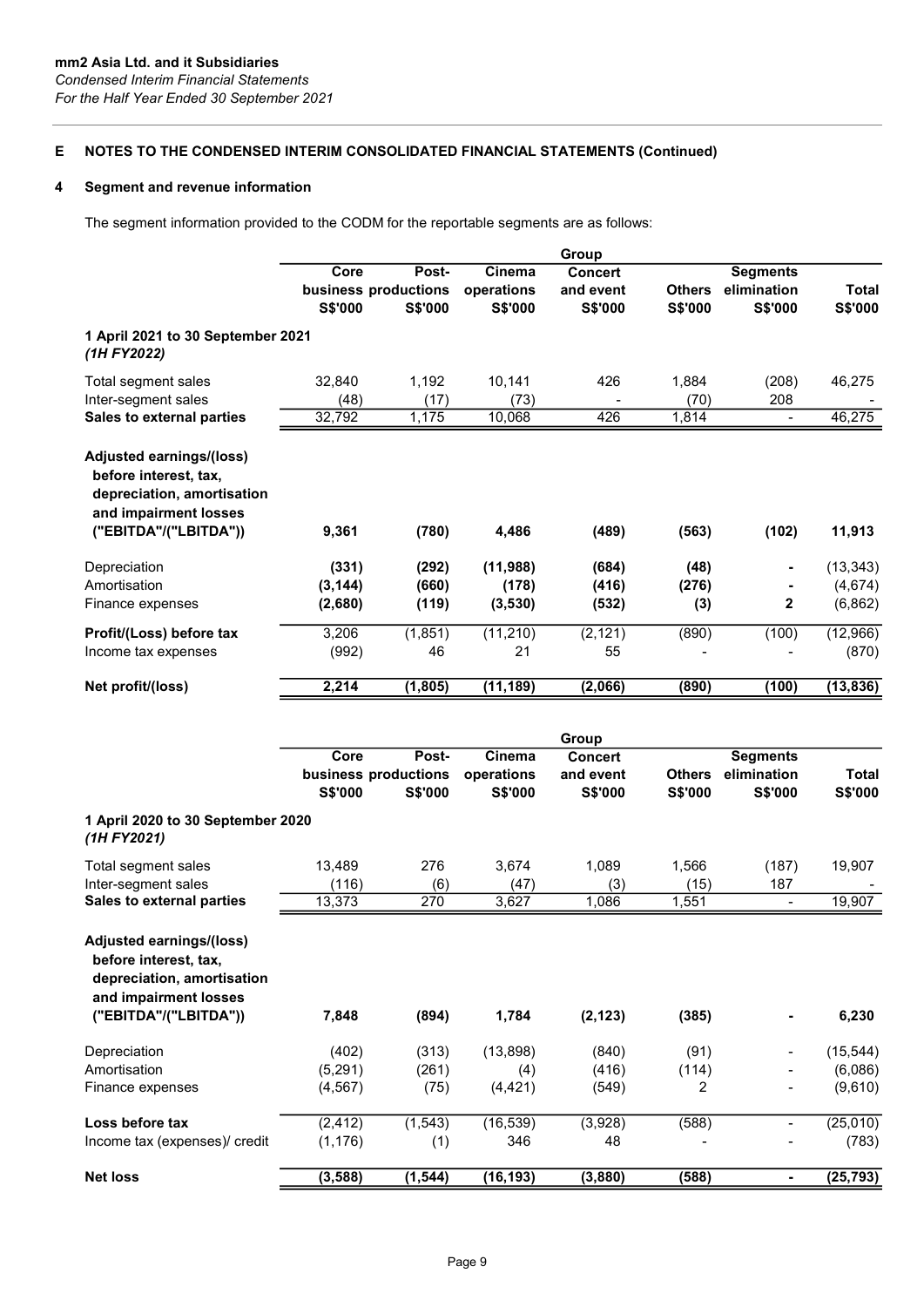# 4 Segment and revenue information (continued)

## Revenue by geographical location of customers

|           |           | Group<br>Six months period ended |  |  |
|-----------|-----------|----------------------------------|--|--|
|           |           |                                  |  |  |
|           | 1H FY2022 | 1H FY2021                        |  |  |
|           | S\$'000   | S\$'000                          |  |  |
| Singapore | 17,690    | 8,499                            |  |  |
| Malaysia  | 4,000     | 3,034                            |  |  |
| China     | 7,711     | 6,236                            |  |  |
| Taiwan    | 10,250    | 1,333                            |  |  |
| Hong Kong | 5,717     | 375                              |  |  |
| Others    | 907       | 430                              |  |  |
|           | 46,275    | 19,907                           |  |  |

## Timing of revenue recognition

|                  |                                    | Group                              |  |  |
|------------------|------------------------------------|------------------------------------|--|--|
|                  |                                    | Six months period ended            |  |  |
|                  | <b>1H FY2022</b><br><b>S\$'000</b> | <b>1H FY2021</b><br><b>S\$'000</b> |  |  |
| At point in time | 43,370                             | 18,850                             |  |  |
| At over time     | 2,905                              | 1,057                              |  |  |
|                  | 46,275                             | 19,907                             |  |  |

## 5 Financial assets and financial liabilities

Set out below is an overview of the financial assets and financial liabilities of the Group as at 30 September 2021 and 31 March 2021:

|                                          | Group          |                | Company                  |                |  |
|------------------------------------------|----------------|----------------|--------------------------|----------------|--|
|                                          | 30 Sep 2021    | 31 Mar 2021    | 30 Sep 2021              | 31 Mar 2021    |  |
|                                          | <b>S\$'000</b> | <b>S\$'000</b> | <b>S\$'000</b>           | <b>S\$'000</b> |  |
| Financial assets, at amortised cost      | 138.031        | 142,916        | 263,153                  | 268,786        |  |
| Financial assets, at FVPL                | 1.388          | 3,223          | $\overline{\phantom{0}}$ |                |  |
| Total                                    | 139.419        | 146,139        | 263,153                  | 268,786        |  |
| Financial liabilities, at amortised cost | 362.537        | 420,353        | 159.095                  | 213.744        |  |
| Derivatives financial instruments        | 6,113          | 6,154          | $\overline{\phantom{0}}$ |                |  |
| Total                                    | 368,650        | 426,507        | 159,095                  | 213,744        |  |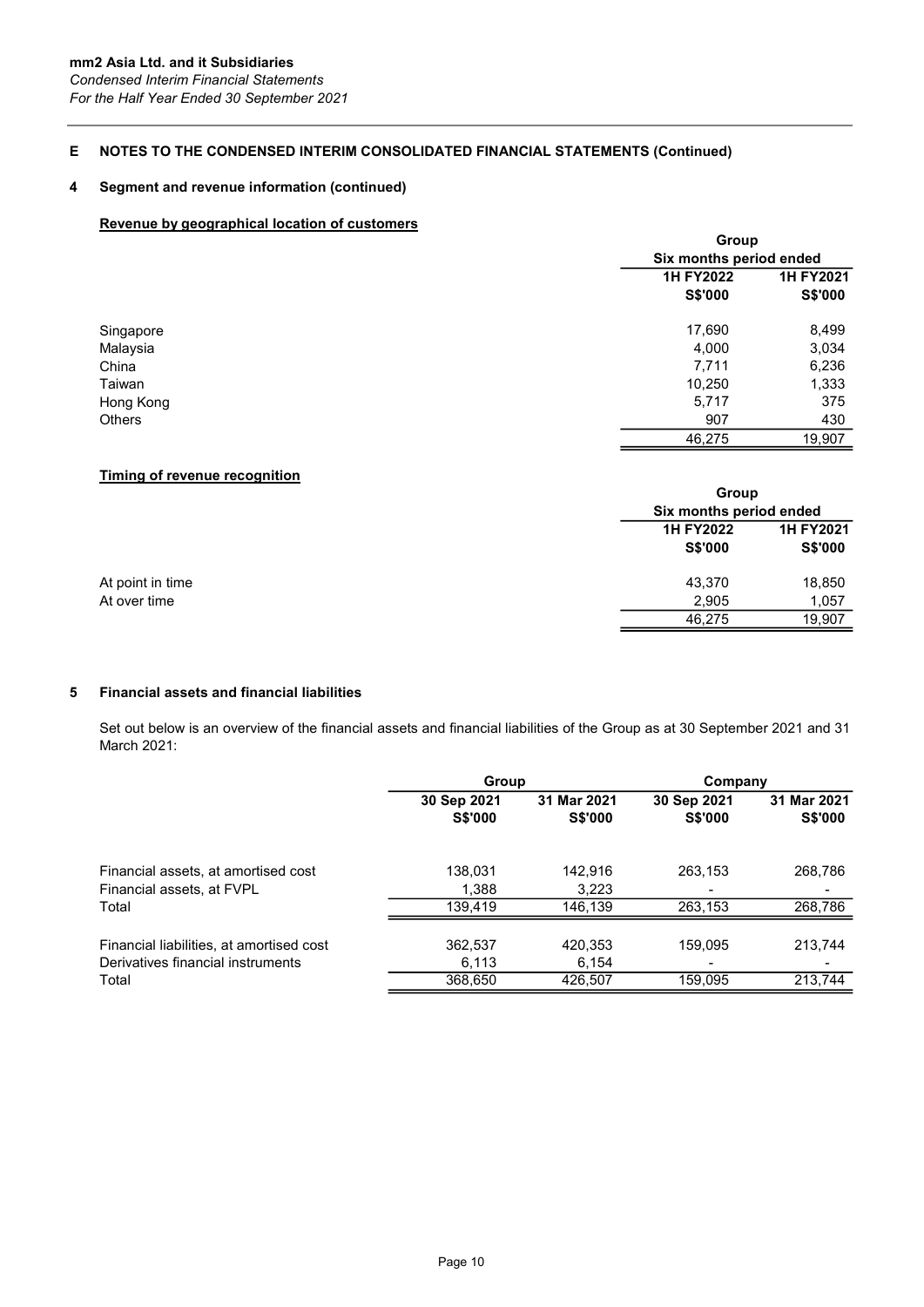## 6 Loss before taxation

## 6.1 Significant items

|                                                                    | Group                   |                |
|--------------------------------------------------------------------|-------------------------|----------------|
|                                                                    | Six months period ended |                |
|                                                                    | 1H FY2022               | 1H FY2021      |
|                                                                    | <b>S\$'000</b>          | <b>S\$'000</b> |
| Loss before income tax is arrived at after (crediting)/charging:   |                         |                |
| Amortisation of intangible assets                                  | 1,367                   | 794            |
| Amortisation of film rights                                        | 2,809                   | 4,684          |
| Amortisation of film intangibles and film inventories              | 498                     | 608            |
| Depreciation of property, plant and equipment                      | 3,561                   | 4,267          |
| Depreciation of right-of-use assets                                | 9,782                   | 11,277         |
| Employees compensation                                             | 8,468                   | 9,122          |
| Reversal of expected credit loss on financial assets, net          |                         | (15)           |
| Interest expenses on:                                              |                         |                |
| - Borrowings                                                       | 5,776                   | 7,658          |
| - I ease liabilities                                               | 1,086                   | 1,952          |
| Inventories written off                                            | 54                      |                |
| Government grants income, including JSS and RSS*                   | (3,279)                 | (3, 117)       |
| Rental concession income                                           | (2,707)                 | (4, 751)       |
| Property, plant and equipment written off                          | 674                     | 554            |
| Gain arising from derecognition of leases                          | (191)                   |                |
| Gain on fair value changes in derivative financial instrument, net | (40)                    | (54)           |
| Gain on fair value changes in financial assets, FVPL, net          | (19)                    |                |
| Gain on disposal of financial assets, at FVPL                      | (19)                    |                |
| Gain on disposal of property, plant and equipment                  |                         | (15)           |
| (Gain)/Loss on foreign exchange, net                               | (281)                   | 949            |

\* JSS - Job Support Scheme (1H FY22 & 1H FY21) RSS - Rental Support Scheme (1H FY22)

# 6.2 Related party transactions

In addition to the information disclosed elsewhere in the financial statements, the following transactions took place between the Group and related parties at terms agreed between the parties:

Significant related party transactions as follows:

|                                   | Group<br>Six months period ended   |                             |
|-----------------------------------|------------------------------------|-----------------------------|
|                                   |                                    |                             |
|                                   | <b>1H FY2022</b><br><b>S\$'000</b> | <b>1H FY2021</b><br>S\$'000 |
| Sales of goods and/or services to |                                    |                             |
| - Associated company              | 2,307                              | 144                         |
| - Related parties                 | 827                                | 697                         |
| Purchase of services from         |                                    |                             |
| - Associated company              | 2,263                              | 19                          |
| - Related parties                 | 125                                | 655                         |

Outstanding balances as at 30 September 2021 and 30 September 2020, arising from sales/purchase of services, are unsecured and receivable/payable within 12 months from reporting date.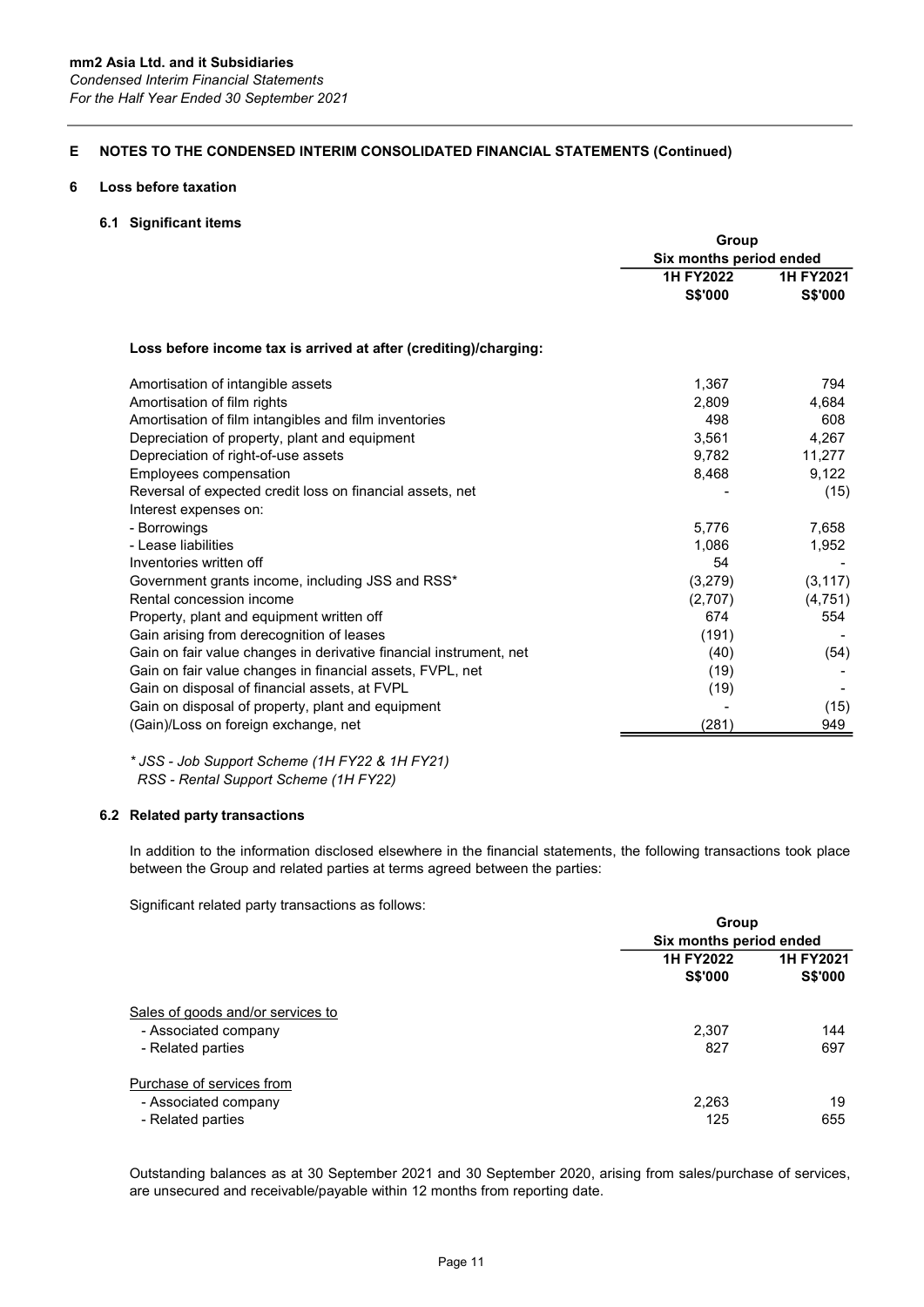## 7 Taxation

The Group calculates the period income tax expense using the tax rate that would be applicable to the expected total annual earnings. The major components of income tax expense in the condensed interim consolidated statement of profit or loss are:

|                     | Group                       |                      |
|---------------------|-----------------------------|----------------------|
|                     | Six months period ended     |                      |
|                     | 1H FY2022<br><b>S\$'000</b> | 1H FY2021<br>S\$'000 |
| Current income tax: |                             |                      |
| - Current           | 21                          | 1                    |
| - Prior year        | (4)                         | 55                   |
|                     | 17                          | 56                   |
| Deferred tax        |                             |                      |
| - Current           | 725                         | (48)                 |
| - Prior year        | 128                         | 775                  |
|                     | 853                         | 727                  |
|                     |                             |                      |
| Income tax expenses | 870                         | 783                  |

### 8 Loss per share

The calculation of the basic loss per share ("LPS") is based on the net loss attributable to equity holders of the Company by the weighted average number of ordinary shares outstanding during the financial period.

There were no dilutive earnings per share for the financial years ended 30 September 2021 and 30 September 2020 as there were no dilutive potential ordinary shares outstanding. The Group's outstanding convertible bonds/notes were issued by the Company's wholly-owned subsidiary, mm Connect Pte. Ltd. which is convertible to mm Connect Pte. Ltd.'s shares. Accordingly, the Group's outstanding convertible bonds/notes did not have impact to the Company's ordinary shares.

|                                                              | Group                   |           |
|--------------------------------------------------------------|-------------------------|-----------|
|                                                              | Six months period ended |           |
|                                                              | <b>1H FY2022</b>        | 1H FY2021 |
| Loss attributable to equity holders of the Company (S\$'000) | (11, 417)               | (22, 415) |
| Weighted average number of ordinary share issued ('000)      | 2,255,714               | 1,162,804 |
| Basic and fully diluted basis LPS (cents)                    | (0.51)                  | (1.93)    |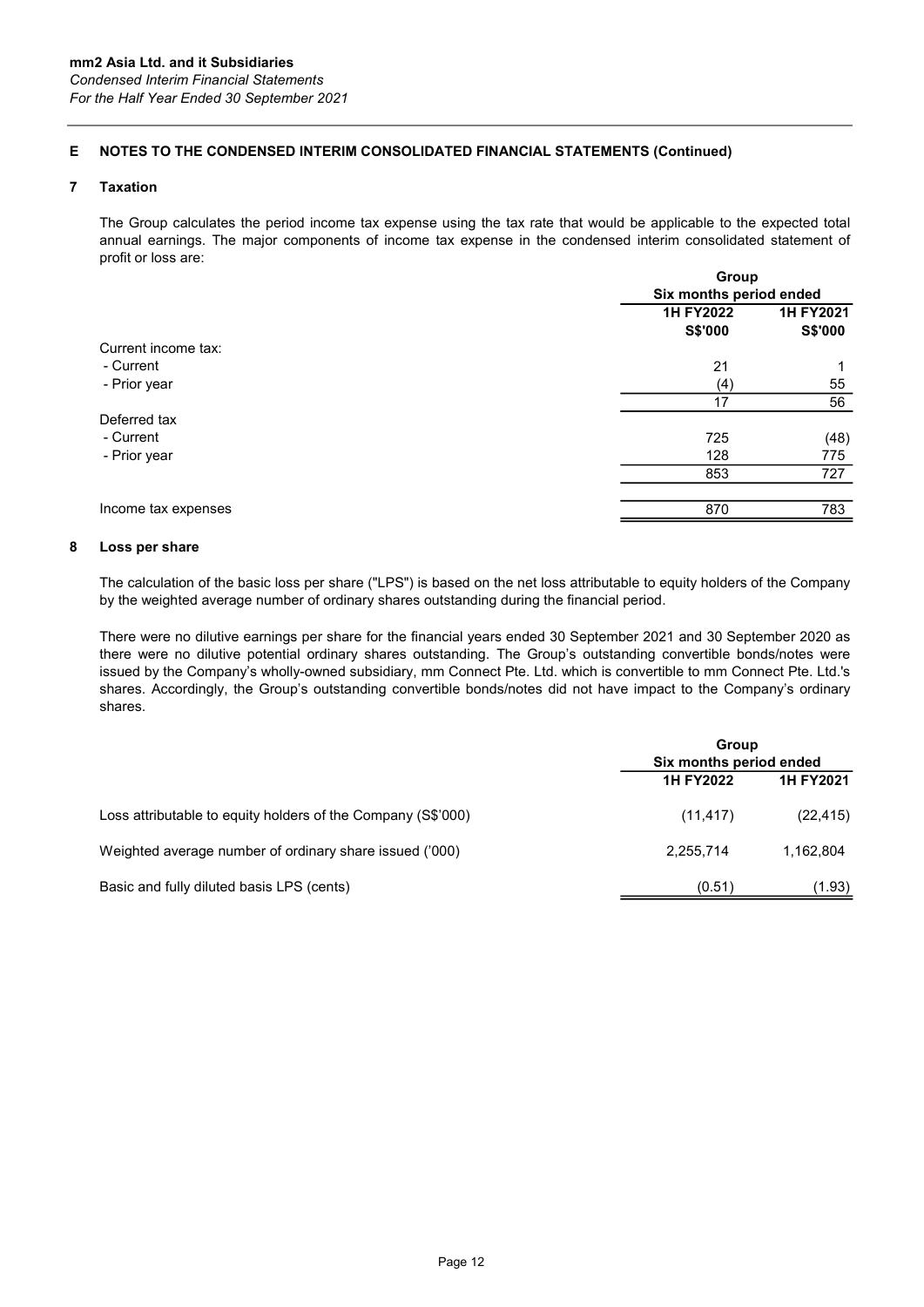## 9 Trade and other receivables

|                                                            | Group          |             |
|------------------------------------------------------------|----------------|-------------|
|                                                            | 30 Sep 2021    | 31 Mar 2021 |
| <b>Current</b>                                             | <b>S\$'000</b> | S\$'000     |
| Trade receivables:                                         |                |             |
| - Non-related parties                                      | 83,261         | 81,091      |
| - Related parties                                          | 182            | 353         |
| - Associated companies                                     | 1,232          | 1,070       |
|                                                            | 84,675         | 82,514      |
| Less: Expected credit loss allowance - Non-related parties | (6, 217)       | (6, 215)    |
| Trade receivables - net                                    | 78,458         | 76,299      |
| Other receivables:                                         |                |             |
| - Non-related parties                                      | 6,293          | 5,978       |
| - Associated companies                                     | 320            | 495         |
| - Joint venture                                            | 282            | 282         |
|                                                            | 6,895          | 6,755       |
| Less: Expected credit loss allowance - Non-related parties | (68)           | (68)        |
|                                                            | 6,827          | 6,687       |
| Deposits                                                   | 23,137         | 24,700      |
| Less: Expected credit loss allowance - Non-related parties | (157)          | (157)       |
|                                                            | 22,980         | 24,543      |
| Prepayments                                                | 975            | 1,956       |
| Accrued income                                             | 2,011          | 3,102       |
|                                                            | 111,251        | 112,587     |
| Non-current                                                |                |             |
| Other receivables - Non-related parties                    | 18,777         | 18,583      |
| Less: Expected credit loss allowance - Non-related parties | (1, 915)       | (1, 915)    |
|                                                            | 16,862         | 16,668      |
| Deposits                                                   | 3,500          | 3,500       |
|                                                            | 20,362         | 20,168      |

(a) Deposits are mainly comprised deposits paid for projects related and cinemas' rental.

(b) Non-current other receivables from non-related parties are interest-free, unsecured and not expected to be repaid within 12 months from the end of the financial year.

There is no material changes in fair value of non-current other receivables and deposits as at 30 September 2021.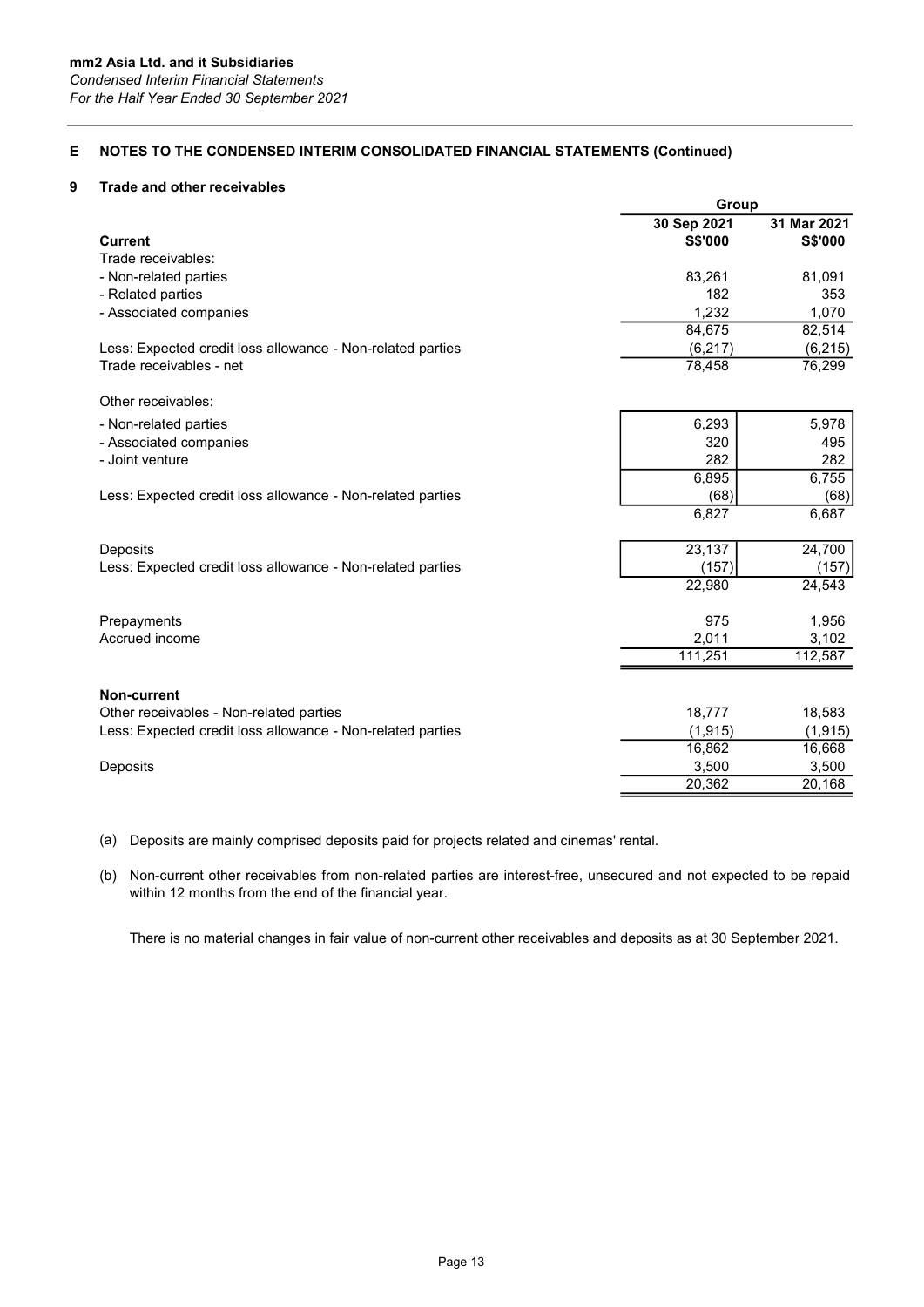## 9 Trade and other receivables (continued)

### Trade receivables ageing

|                                        | Group                         |                               |
|----------------------------------------|-------------------------------|-------------------------------|
| <b>Current</b>                         | 30 Sep 2021<br><b>S\$'000</b> | 31 Mar 2021<br><b>S\$'000</b> |
| Below 3 months                         | 16,331                        | 14,286                        |
| $3 - 6$ months                         | 11,603                        | 7,367                         |
| Above 6 months                         | 56,741                        | 60,861                        |
|                                        | 84,675                        | 82,514                        |
| Expected credit loss allowance ("ECL") | (6, 217)                      | (6, 215)                      |
|                                        | 78,458                        | 76,299                        |

Included in the "Above 6 Months" category comprised trade receivables from:

- (i) Core business amounted to S\$41,327,000 (31 March 21: S\$44,894,000); and
- (ii) Event segment/ Unusual Limited Group amounted S\$12,093,000 that are past due more than 12 months as at 30 September 2021 (31 March 2021: S\$9,283,000 past due more than 270 days).

## Plans to recover the trade and other receivables

The Group reviews its accounts receivables on an ongoing basis. The Group has a dedicated department to follow up with long outstanding receivables. The Group trade and other receivables as at 30 September 2021 have decreased by S\$1.34 million from S\$112.59 million in FY2021 to S\$111.25 million in 1H FY 2022, representing a 1.17% decrease. Trade receivables increase by S\$2.16 million from S\$76.30 million FY2021 to S\$78.46 million in 1H FY2022 was mainly due to more billings as the Group's businesses are in gradually recovering from the COVID-19 pandemic in 1H FY2022.

Due to impact from COVID-19 to the entertainment industry has resulted the postponement of film productions' handover date, intermittent cinemas closures which had affected the film distribution industry and cinema industry, and restrictions on large scale live entertainment events during the current financial year, hence our customers are slow in making payments.

The long outstanding debts were mainly comprised industry players which have invested in many of our projects movie for the past 5 years. To date, they have not defaulted on any payment. The Group has continuously been in business with them.

For customers, the Group performs credit reviews on new customers before acceptance and an annual review for existing customers. Credit reviews take into account customers' financial strength, the Group's past experiences with the customers and other relevant factors. For other financial assets, the Group minimise credit risk by dealing only with reputable and/or good credit quality counterparties.

The Group will continue to monitor and increase its efforts to collect the receivables.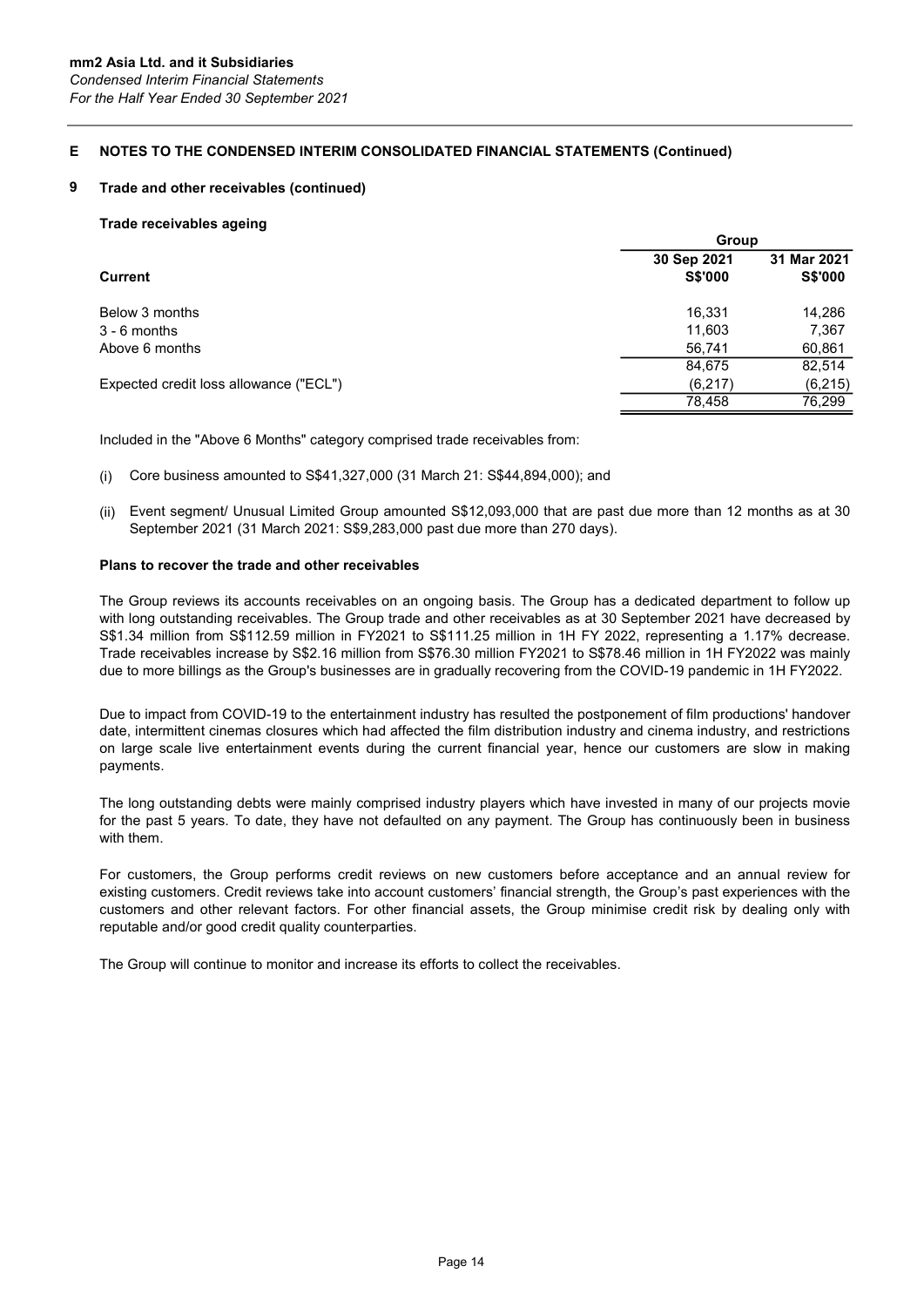## 10 Financial Assets At Fair Value Through Profit Or Loss

The movement of the financial assets, FVPL is as follows:

|                                         | 30 Sep 2021<br><b>S\$'000</b> | 31 Mar 2021<br><b>S\$'000</b> |
|-----------------------------------------|-------------------------------|-------------------------------|
| Beginning of financial period/year      | 3,223                         | 4,765                         |
| Additions                               |                               | 50                            |
| Disposal                                | (1, 856)                      |                               |
| Changes arising from variation of terms |                               | (75)                          |
| Gain/(Loss) on fair value changes - net | 19                            | (1, 493)                      |
| Currency translation differences        | 2                             | (24)                          |
| End of financial period/year            | 1,388                         | 3,223                         |
| <b>Represented by:</b>                  |                               |                               |
| Unquoted securities                     | 600                           | 2,455                         |
| Unquoted convertible loans              | 788                           | 768                           |
|                                         | 1,388                         | 3,223                         |

Group

The fair value of unquoted securities and convertible loans are classified in Level 3 of the fair value hierarchy. (Level 3: inputs for the asset or liability that are not based on observable market data (unobservable inputs)).

## 11 Property, plant and equipment

The movement of property, plant and equipment is as follows:

|                                                 | Group          |                |
|-------------------------------------------------|----------------|----------------|
|                                                 | 30 Sep 2021    | 31 Mar 2021    |
|                                                 | <b>S\$'000</b> | <b>S\$'000</b> |
| Beginning of financial period/year              | 87,989         | 112,894        |
| Depreciation:                                   |                |                |
| - property, plant and equipment                 | (3, 561)       | (6, 729)       |
| - right-of-use assets                           | (9,782)        | (23, 797)      |
| Additions                                       | 75             | 9,152          |
| Disposal                                        |                | (1,594)        |
| Written off                                     | (674)          | (590)          |
| Derecognition of right-of-use assets            | (2,089)        | (766)          |
| Effect of foreign currency exchange differences | (142)          | (581)          |
| End of financial period/year                    | 71,816         | 87,989         |
| <b>Represented by</b>                           |                |                |
| Property, plant and equipment                   | 25,979         | 30,394         |
| Right-of-use assets                             | 45,837         | 57,595         |
|                                                 | 71,816         | 87,989         |
|                                                 |                |                |

The total depreciation charge for the period is included in cost of sales and administrative expenses amounting to S\$3,160,000 (6 months ended 30 Sep 20: S\$3,804,000) and S\$10,183,000 (6 months ended 30 Sep 20: S\$11,740,000) respectively.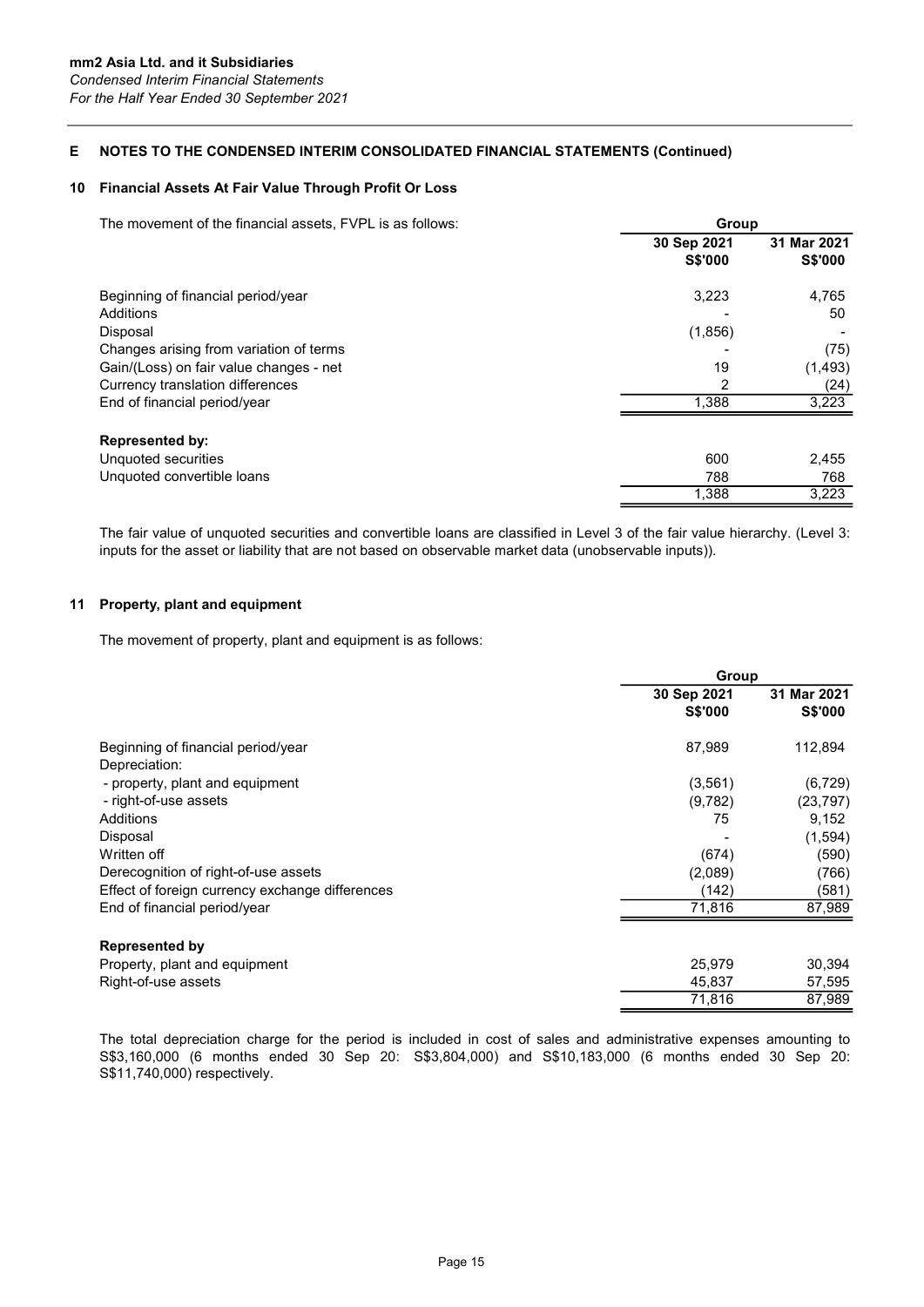## 12 Intangible Assets And Goodwill

| Group                                                                  | Goodwill<br>S\$'000 | <b>Brand with</b><br>indefinite<br>useful lives<br>S\$'000 | <b>Brands with</b><br>finite useful<br>life lives<br>S\$'000 | Other<br>intangibles<br>assets<br>S\$'000 | Total<br>S\$'000 |
|------------------------------------------------------------------------|---------------------|------------------------------------------------------------|--------------------------------------------------------------|-------------------------------------------|------------------|
| 30 Sep 2021                                                            |                     |                                                            |                                                              |                                           |                  |
| Cost                                                                   |                     |                                                            |                                                              |                                           |                  |
| Beginning of financial period                                          | 258,999             | 17,969                                                     | 8,423                                                        | 12,423                                    | 297,814          |
| Currency translation differences                                       | 39                  |                                                            |                                                              | 120                                       | 159              |
| Additions<br>End of financial period                                   |                     |                                                            | 8,423                                                        | 1.168                                     | 1,168<br>299.141 |
|                                                                        | 259,038             | 17,969                                                     |                                                              | 13,711                                    |                  |
| <b>Accumulated amortisation</b>                                        |                     |                                                            |                                                              |                                           |                  |
| Beginning of financial period<br>Amortisation charge for the period    |                     |                                                            | 2,621<br>280                                                 | 2,545<br>1,087                            | 5,166<br>1,367   |
| End of financial period                                                |                     | $\blacksquare$                                             | 2,901                                                        | 3,632                                     | 6,533            |
|                                                                        |                     |                                                            |                                                              |                                           |                  |
| <b>Accumulated impairment</b><br>Beginning and end of financial period | 39,610              |                                                            |                                                              |                                           | 39,610           |
| <b>Carrying amount</b>                                                 |                     |                                                            |                                                              |                                           |                  |
| End of financial period                                                | 219,428             | 17,969                                                     | 5,522                                                        | 10,079                                    | 252,998          |
| 31 Mar 2021                                                            |                     |                                                            |                                                              |                                           |                  |
| Cost                                                                   |                     |                                                            |                                                              |                                           |                  |
| Beginning of financial year                                            | 259,680             | 17,969                                                     | 8,423                                                        | 7,838                                     | 293,910          |
| Currency translation differences                                       | (681)               |                                                            |                                                              | 2                                         | (679)            |
| Additions                                                              |                     |                                                            |                                                              | 4,871                                     | 4,871            |
| Reclassification<br>Written off                                        |                     |                                                            |                                                              | (288)                                     | (288)            |
| End of financial year                                                  | 258,999             | 17,969                                                     | 8,423                                                        | 12,423                                    | 297,814          |
|                                                                        |                     |                                                            |                                                              |                                           |                  |
| <b>Accumulated amortisation</b><br>Beginning of financial year         |                     |                                                            | 2,059                                                        | 1,333                                     | 3,392            |
| Currency translation differences                                       |                     |                                                            |                                                              | 2                                         | 2                |
| Amortisation charge for the year                                       |                     |                                                            | 562                                                          | 1,498                                     | 2,060            |
| Written off                                                            |                     |                                                            |                                                              | (288)                                     | (288)            |
| End of financial year                                                  | $\blacksquare$      | $\blacksquare$                                             | 2,621                                                        | 2,545                                     | 5,166            |
| <b>Accumulated impairment</b>                                          |                     |                                                            |                                                              |                                           |                  |
| Beginning of financial year                                            | 10,706              |                                                            |                                                              |                                           | 10,706           |
| Currency translation differences                                       | (138)               |                                                            |                                                              |                                           | (138)            |
| Impairment during the year<br>End of financial year                    | 29,042<br>39,610    | $\overline{a}$                                             | $\sim$<br>$\overline{a}$                                     | $\blacksquare$                            | 29,042<br>39,610 |
|                                                                        |                     |                                                            |                                                              |                                           |                  |
| <b>Carrying amount</b><br>End of financial year                        | 219,389             | 17,969                                                     | 5,802                                                        | 9,878                                     | 253,038          |

Other intangible assets includes content development cost, acquired rights, softwares and others.

The amortisation charge for the period is included in cost of sales and administrative expenses amounting to S\$602,000 (6 months ended 30 Sep 20: S\$259,000) and S\$765,000 (6 months ended 30 Sep 20: S\$535,000) respectively.

#### Goodwill impairment testing

Management has adopted expected cash flow approach (probability-weighted average cash flows projections), which is in line with generally accepted accounting principles, to determine the value-in-use due to the significantly higher degree of estimation uncertainty and wider range of possible cash flow projections arising from the impact of COVID-19. Management believes that the probability-weighted scenarios present a reasonable assessment of the future outcomes, taking into account for a more comprehensive outlook for the recovery of the cinema operations in both Singapore and Malaysia.

In determining the cash flow projection, the management has applied differing factors to accommodate the possible expectation on consumer reaction towards the new normal caused by COVID-19. The factors include, but not limited to, the extent of social distancing measures, occupancy rate and the market recovery rate.

Management had reassessed recoverable amounts of the Cinema operations and is of the view that there is no further impairment of goodwill on cinema is necessary as at 30 September 2021.

Value-in-use is based on an estimate of all future cash flows the entity expects to derive from the Cinema Business in its current form. The fair value of the cinema business in any transaction reflects many factors, including existing market conditions, liquidity and risk factors in the cinema business and competing potential buyers. The value-in-use and fair value may differ significantly.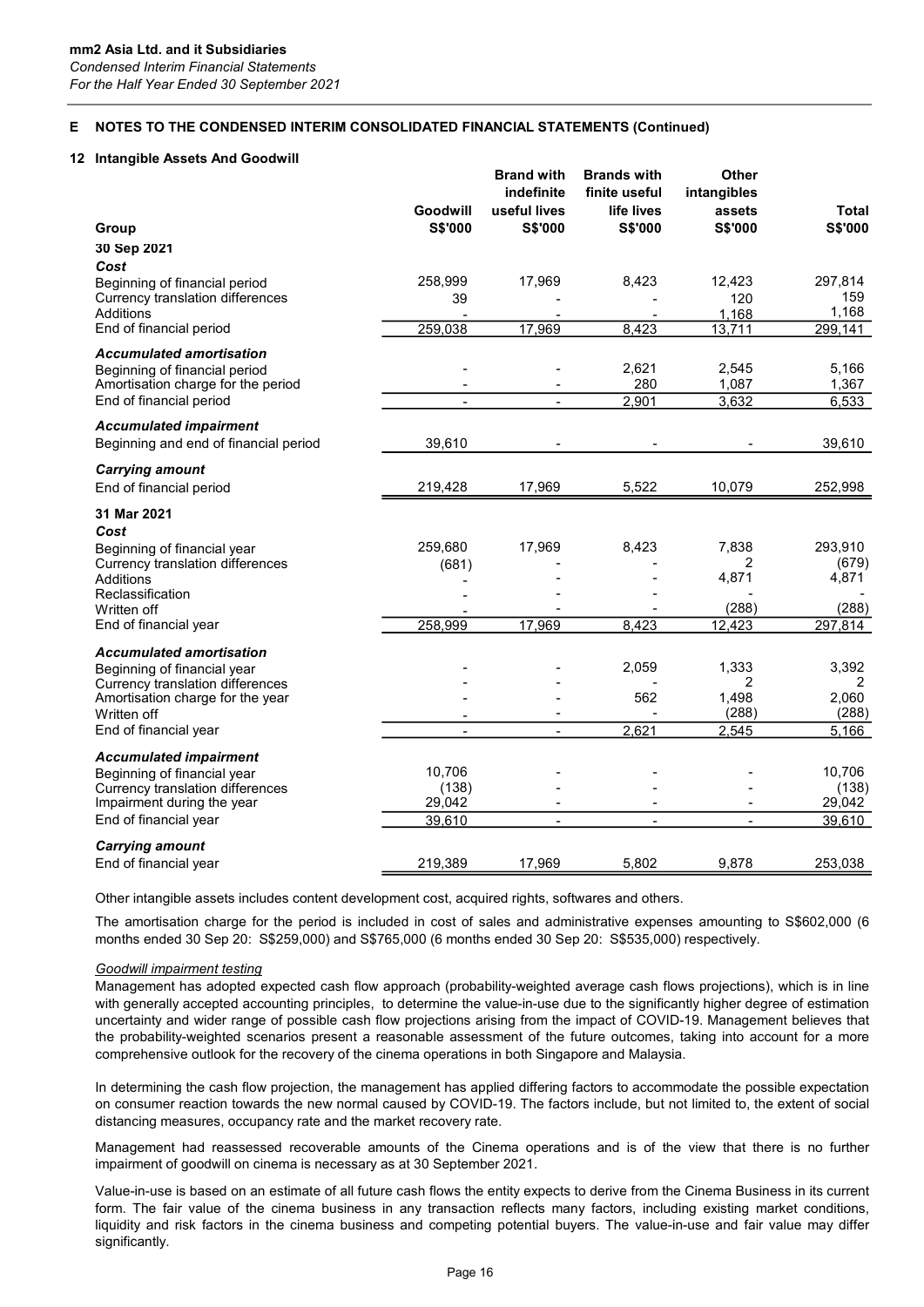## 13 Film rights

The film rights movement are presented below:

|                                                       | Group          |                |
|-------------------------------------------------------|----------------|----------------|
|                                                       | 30 Sep 2021    | 31 Mar 2021    |
|                                                       | <b>S\$'000</b> | <b>S\$'000</b> |
| Beginning of financial period/year                    | 33.364         | 41.635         |
| Additions                                             | 5.282          | 5,356          |
| Transfer from film products                           | 5.140          | 4.081          |
| Government grants received for development of content | (317)          | (1,267)        |
| Amortisation charge for the period/year               | (2,809)        | (10,195)       |
| Impairment                                            |                | (6, 225)       |
| Effect of foreign currency exchange differences       | 2              | (21)           |
| End of financial period/year                          | 40.662         | 33,364         |

The amortisation charge for the period is included in cost of sales and administrative expenses amounting to S\$2,646,000 (6 months ended 30 Sep 20: S\$4,684,000) and S\$163,000 (6 months ended 30 Sep 20: Nil) respectively.

### 14 Film intangibles and film inventories

The film intangibles and film inventories movement are presented below:

| ີ                                               | Group                         |                               |
|-------------------------------------------------|-------------------------------|-------------------------------|
|                                                 | 30 Sep 2021<br><b>S\$'000</b> | 31 Mar 2021<br><b>S\$'000</b> |
| Beginning of financial period/year              | 19.484                        | 16,442                        |
| Additions                                       | 4.352                         | 11,393                        |
| Amortisation charge for the period/year         | (498)                         | (5, 152)                      |
| Impairment                                      |                               | (2,797)                       |
| Written off                                     |                               | (363)                         |
| Effect of foreign currency exchange differences | (8)                           | (39)                          |
| End of financial period/year                    | 23,330                        | 19,484                        |

The amortisation charge for the period is all included in cost of sales.

### 15 Borrowings

|                                                    | Group                         |                               |
|----------------------------------------------------|-------------------------------|-------------------------------|
|                                                    | 30 Sep 2021<br><b>S\$'000</b> | 31 Mar 2021<br><b>S\$'000</b> |
| <b>Secured borrowing</b>                           |                               |                               |
| Amount repayable in one year or less, or on demand | 138,171                       | 186,119                       |
| Amount repayable after one year                    | 68,533                        | 72,025                        |
|                                                    | 206.704                       | 258,144                       |
| Unsecured borrowing                                |                               |                               |
| Amount repayable in one year or less, or on demand | 6.144                         | 6,550                         |
| Amount repayable after one year                    | 2.813                         | 938                           |
|                                                    | 8.957                         | 7,488                         |
|                                                    |                               |                               |
| Current                                            | 144.315                       | 192,669                       |
| Non-current                                        | 71,346                        | 72,963                        |

## Details of any collateral

The Group's secured portion of borrowings are secured by:

(i) corporate guarantees from the Company and certain subsidiaries

- (ii) equity interest of certain subsidiaries
- (iii) assignment of all of a subsidiary's rights, title, benefits and interests in connection with the agreement executed relating to a project.
- (iv) a leasehold property of the Group.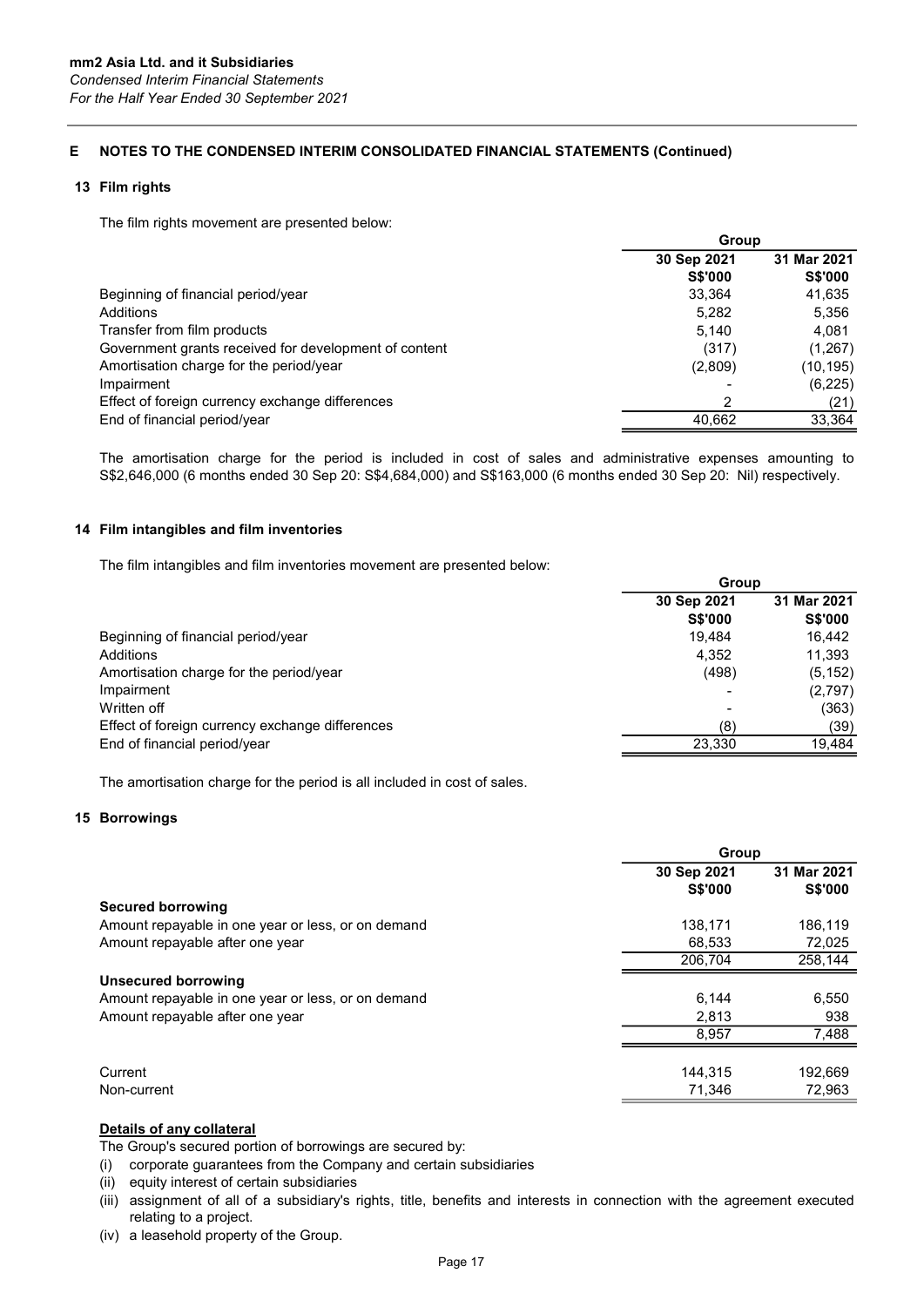### 16 Share Capital

| <b>Ordinary shares of the Company</b><br>30 Sep 2021         | Number of<br>shares<br>'000' | Issued and paid-<br>up share capital<br><b>S\$'000</b> |
|--------------------------------------------------------------|------------------------------|--------------------------------------------------------|
| Beginning of financial period<br>Issuance of right shares    | 1,162,804<br>1,162,805       | 152,870<br>54,652                                      |
| Capitalised expenses in relation to issuance of right shares |                              | (2, 420)                                               |
| End of financial period                                      | 2,325,609                    | 205,102                                                |
| 31 Mar 2021                                                  |                              |                                                        |
| Beginning and end of financial year                          | 1,162,804                    | 152,870                                                |

The Company did not have any treasury shares as at 30 September 2021 and 31 March 2021.

On 14 April 2021, the Company successfully allotted 1,162,804,610 Right Shares to subscribers at an issue price of S\$0.047 for each Rights Share, on the basis of one (1) Rights Share for every one (1) existing ordinary shares in the capital of the Company. The gross proceeds raised by the Company from the Rights issue is approximately S\$54,650,000. Following the allotment and issuance of the 1,162,804,610 Right Shares, the total number of issued Shares has increased from 1,162,804,610 shares to 2,325,609,220 shares.

### 17 Net Asset Value

|                                         | Group                   |           | Company     |             |
|-----------------------------------------|-------------------------|-----------|-------------|-------------|
|                                         | 30 Sep 2021 31 Mar 2021 |           | 30 Sep 2021 | 31 Mar 2021 |
| Net asset value attributable to equity  |                         |           |             |             |
| holders of the Company (S\$'000)        | 167.654                 | 126.875   | 176.814     | 127,934     |
| Number of ordinary shares issued ('000) | 2.325.609               | 1.162.804 | 2,325,609   | 1,162,804   |
| Net asset value per ordinary share      | 0.07                    | 0.11      | 0.08        | 0.11        |

### 18 Subsequent events

There are no material subsequent events.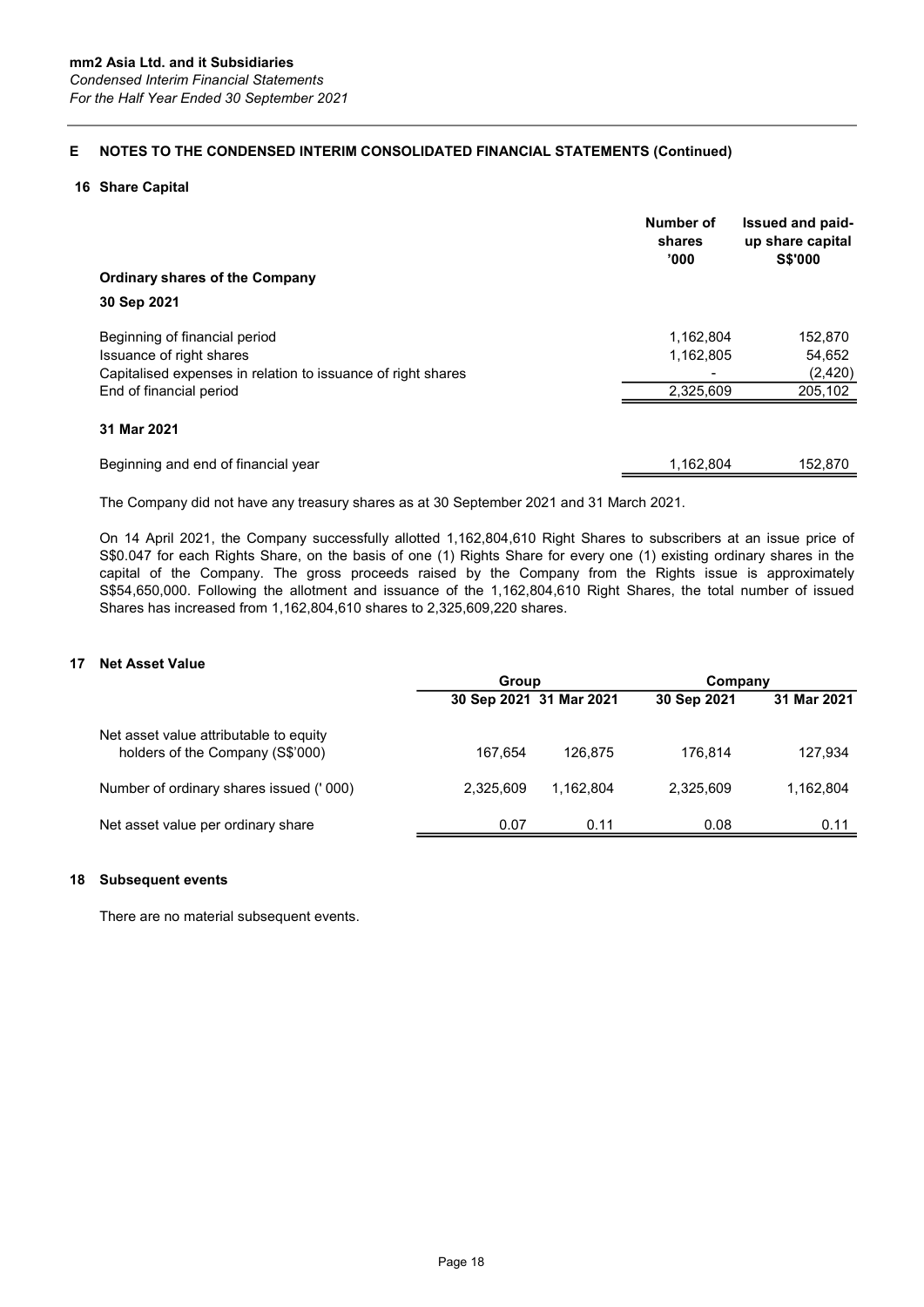# F OTHER INFORMATION REQUIRED BY LISTING RULE APPENDIX 7.2

#### 1 Where the figures have been audited or reviewed, the auditors' report (including any qualifications or emphasis of a matter).

The condensed consolidated statement of financial position of mm2 Asia Ltd. and its subsidiaries as at 30 September 2021 and the related condensed consolidated profit or loss and other comprehensive income, condensed consolidated statement of changes in equity and condensed consolidated statement of cash flows for the half year then ended and certain explanatory notes have not been audited or reviewed.

1A Where the latest financial statements are subject to an adverse opinion, qualified opinion or disclaimer of opinion, the financial statements have been adequately disclosed.

This is not required to any audit issue that is a material uncertainty relating to going concern

Not applicable.

- 2 A review of the performance of the group, to the extent necessary for a reasonable understanding of the group's business. The review must discuss:
	- (a) any significant factors that affected the turnover, costs, and earnings of the group for the current financial period reported on, including (where applicable) seasonal or cyclical factors; and
	- (b) any material factors that affected the cash flow, working capital, assets or liabilities of the group during the current financial period reported on.

## Review Of Financial Performance (Consolidated Statement Of Comprehensive Income)

#### 1H FY2022 vs 1H FY2021

## Revenue

The Group's revenue increased by approximately \$26.4 million or 132.7%, from \$19.9 million in 1H FY2021 to \$46.3 million in 1H FY2022. It was mainly to Group's businesses are in gradually recovering from the COVID-19 pandemic and more relaxation of governments' restrictions as well as rapid progress with COVID-19 vaccinations in many countries. Revenues of each segment are analysed as follows:

Revenue from the Core business rose by approximately \$19.4 million or 145.2%, from \$13.5 million in 1H FY2021 to \$32.8 million in 1H FY2022. The increase was mainly attributable to:

- (i) higher revenue from production by \$17.0 million or 147% was mainly due to more projects completed in 1H FY22 as compared to last financial period; and
- (ii) higher distribution income by \$2.4 million or 144% in 1H FY22 due to gradual opening of the cinemas in the territories where we distribute our movies.

Revenue from the Post and digital content production ("Post-production") segment increased slightly by approximately \$0.9 million or 335.2%, from \$0.3 million in 1H FY2021 to \$1.2 million in 1H FY2022. This was mainly due to improvement in the segment's revenue in post-production business as more projects completed with higher value in 1H FY22. In contrast, there is no revenue recorded in segment's digital content production business as its live entertainment projects such as MICE (Meetings, Incentives, Conferences and Exhibitions) were deferred by customers since 2021 due to restrictions implemented by the governments

Revenue from the Cinema segment increased by approximately \$6.4 million or 177.6%, from \$3.7 million in 1H FY2021 to \$10.1 million in 1H FY2022, was mainly due to cinemas reopen in Singapore from July 2020 and releases of Hollywood blockbuster movies titles despite the operating with reduced seating capacity and other enhance measures implemented by Singapore and Malaysia Government. The operations in Malaysia have been affected by intermittent cinema closures due to total lockdowns since the last financial year.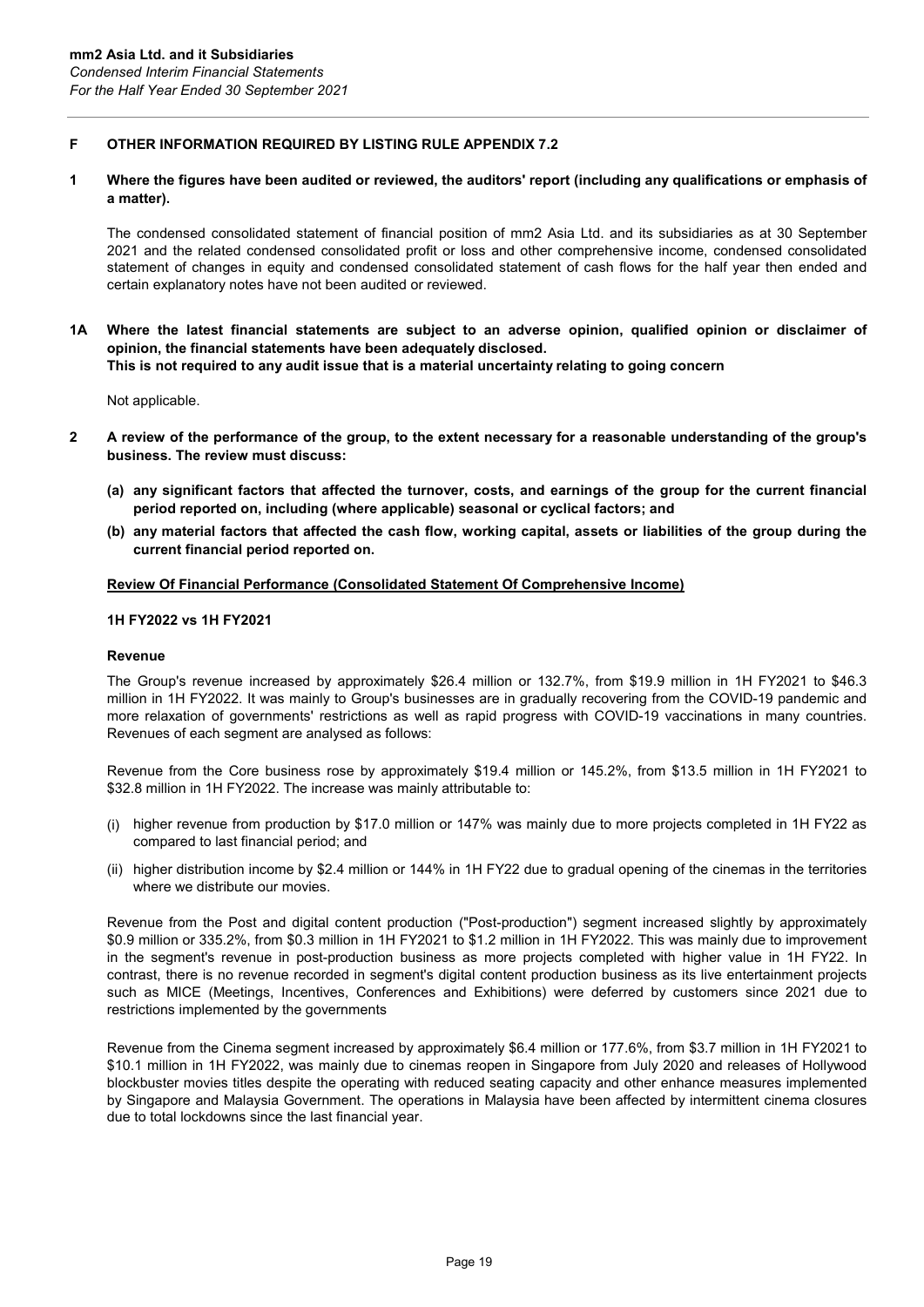#### 2 A review of the performance of the group, to the extent necessary for a reasonable understanding of the group's business. The review must discuss (continued):

#### Review Of Financial Performance (Consolidated Statement Of Comprehensive Income) (continued)

#### Revenue (continued)

Revenue from the Concert and event ("Event") segment decreased slightly by approximately \$0.7 million or 60.8%, from \$1.1 million in 1H FY2021 to \$0.4 million in 1H FY2022. The significant decrease was primarily due to lower in the segment's promotion revenue in 1H FY2022 as a result of a decrease in the number of completed projects. Nevertheless, with the gradual resumption of small-scale live performances in Singapore, there were improvement in the segment's Production and Others businesses as the number of completed projects increased by 400% and 50% respectively in 1H FY2022 as compared to 1H FY2021.

Other segment consists of media advertising activities, news agency activities, development of software for interactive digital media, brand consulting services, streaming digital films and short video contents and food & beverage business. Revenue of this segment is mainly contributed by advertising and news agency activities and slightly increased by \$0.3 million or 17%, from \$1.6 million in 1H FY2021 to.\$1.9 million in 1H FY2022.

### Cost of sales

Cost of sales increased by approximately \$17.1 million or 86.4%, from \$19.8 million in 1H FY2021 to \$36.9 million in 1H FY2022. The increase in cost of sales was in line with the increase in revenue from respective business segments particularly, Core business and Cinema segment, except for other direct fixed costs, such as depreciation and amortisation and direct staff cost, which have been incurred consistently throughout the period.

#### Gross profit

Gross profit increased by approximately \$9.3 million, from \$0.1 million in 1H FY2021 to \$9.4 million in 1H FY2022, and it was mainly contributed by Core business and Cinema segment. Overall, the gross profit margin of the Group has improved from 0.7% to 20.2% in 1H FY22.

#### Other income

Other income decreased by approximately \$2.0 million, from \$8.0 million in 1H FY2021 to \$6.0 million in 1H FY2022, was mainly due to decrease in rental concessions income in the Cinema segment for approximately \$2.0 million as compared to last corresponding period. In 1H FY2022, besides government grant income from Job Support Scheme (JSS), the Group received Rental Support Scheme (RSS) to defray rental cost burden in cinema operation during the COVID-19 pandemic.

#### Other losses - net

The Group recorded net other losses approximately of \$0.2 million in 1H FY2022 as compared to net other losses of \$1.4 million in 1H FY2021 mainly due to lower forex losses by approximately \$0.9 million as compared to 1H FY2021.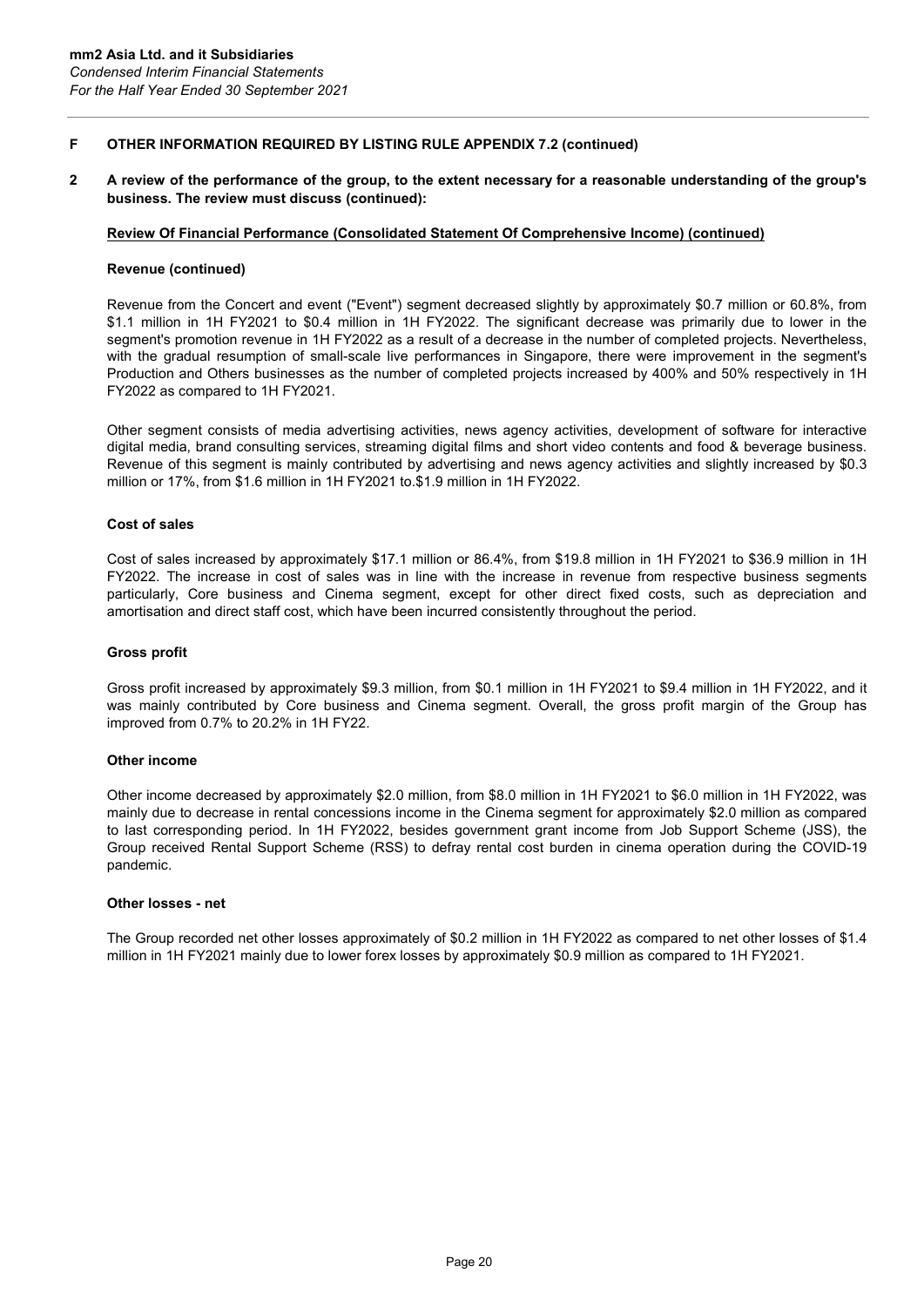#### 2 A review of the performance of the group, to the extent necessary for a reasonable understanding of the group's business. The review must discuss (continued):

#### Review Of Financial Performance (Consolidated Statement Of Comprehensive Income) (continued)

#### Administrative expenses

The Group's administrative expenses decreased slightly by approximately \$0.7 million or 3.1% from \$22.5 million in 1H FY2021 to \$21.8 million in 1H FY2022. The decrease was attributed to:

- (a) a decrease in staff cost (non-direction operation, management and admin staffs) by approximately \$1.1 million, from \$5.9 million in 1H FY2021 to \$4.8 in 1H FY2022 was mainly contributed by lower staff cost in Cinema segment; and
- (b) a decrease in depreciation of right-of-use assets by approximately \$1.5 million, from \$11.3 million in 1H FY2021 to \$9.8 million in 1H FY2022 was mainly due to derecognition of right-of-use assets of \$2.1 million in Cinema segment as a result of reduction of 5 cinema locations in Malaysia during Oct 2020 to March 2021.

and partially offset by,

- (c) an increase in professional fees by \$0.4 million mainly contributed by Other segment;
- (d) an increase in rental expense on low value assets and variable lease payment, cleaning and utilities by approximately total of \$0.8 million as compare to 1H FY2021 was mainly contributed by Cinema segment as the cinemas reopened in Singapore from July 2020; and
- (e) an increase in amortisation of \$0.4 million mainly contributed by the Cinema and Other segments.

#### Finance expenses

- In 1H FY2022, finance expenses comprised:
- (a) interest expenses on borrowings of \$5.8 million (1H FY2021: \$7.7 million), a decrease of \$1.9 million or 24.58%, was mainly due to decrease in MTN's interest by \$1.7 million as a result of fully redemption of MTN on 27 April 2021.
- (b) interest expenses on lease liabilities of \$1.1 million (1H FY2021: \$2.0 million), decreased by \$0.9 million or 44.36%, was mainly due reduction of cinema locations in Malaysia and remeasurement of lease liabilities in 1H FY2022.

Overall, the Group's finance expenses decreased slightly by \$2.7 million or 28.1%, from \$9.6.million in 1HY2021 to \$6.9 million in 1H FY2022.

#### Share of profits of associated companies and joint venture

The share of profits of associated companies and joint venture increased by approximately \$0.3 million was mainly contributed from Concert and Event segment's associate company, Isotope Productions Pte. Ltd. ("Isotope") as the associated company held a virtual concert in the current reporting period.

### Loss before income tax

As result of the aforementioned, the Group's losses before income tax in 1H FY2022 has improved by approximately \$12.0 million or 48%, from loss before tax of \$25.0 million in 1H FY2021 to loss before tax of S\$13.0 million in 1H FY2022. The improvement of the performance was mainly derived from Core business, Cinema and Event segments as these segments' revenue and their operations were recovering gradually.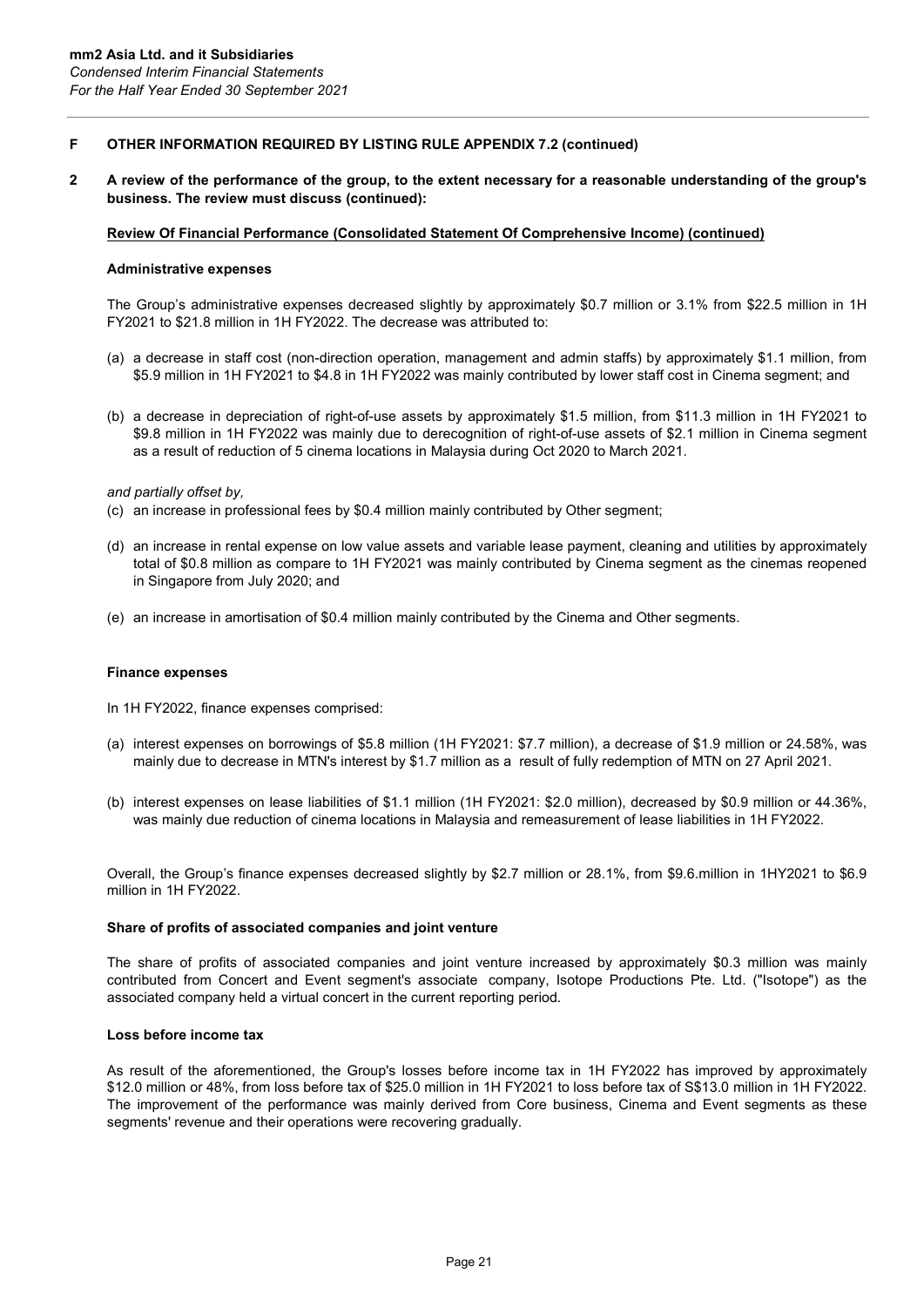#### 2 A review of the performance of the group, to the extent necessary for a reasonable understanding of the group's business. The review must discuss (continued):

#### Pro forma consolidated statement of profit or loss analysis

A pro forma of consolidated income statement have been prepared to illustrate the Group's financial performance by excluding the SFRS(I) 16 impact in the current and comparative period.

|                                                | <b>Adjustment for exclusion</b> |           |                     |                |                |                |
|------------------------------------------------|---------------------------------|-----------|---------------------|----------------|----------------|----------------|
|                                                | As reported                     |           | SFRS(I) 16 impact   |                | Pro forma      |                |
|                                                | 1H FY2022                       | 1H FY2021 | 1H FY2022 1H FY2021 |                | 1H FY2022      | 1H FY2021      |
|                                                | S\$'000                         | S\$'000   | S\$'000             | <b>S\$'000</b> | <b>S\$'000</b> | <b>S\$'000</b> |
| Revenue                                        | 46,275                          | 19,907    |                     |                | 46,275         | 19,907         |
| Cost of sales                                  | (36, 905)                       | (19, 777) |                     | $\blacksquare$ | (36, 905)      | (19, 777)      |
| Gross profit                                   | 9,370                           | 130       |                     | ۰.             | 9,370          | 130            |
| Other income                                   |                                 |           |                     |                |                |                |
| - Interest                                     | 24                              | 30        |                     |                | 24             | 30             |
| - Others                                       | 5,950                           | 8,033     |                     |                | 5,950          | 8,033          |
| Other losses - net                             | (178)                           | (1, 374)  |                     |                | (178)          | (1, 374)       |
| Administrative expenses                        | (21, 809)                       | (22, 453) | (1, 185)            | (888)          | (22, 994)      | (23, 341)      |
| Finance expenses                               | (6,862)                         | (9,610)   | 1,086               | 1,952          | (5,776)        | (7,658)        |
| Share of profits of associated companies       |                                 |           |                     |                |                |                |
| and joint venture                              | 539                             | 234       |                     |                | 539            | 234            |
| Loss before income tax                         | (12,966)                        | (25,010)  | (99)                | 1,064          | (13,065)       | (23, 946)      |
| Income tax expenses                            | (870)                           | (783)     |                     |                | (870)          | (783)          |
| Net loss for the financial period              | (13, 836)                       | (25, 793) | (99)                | 1,064          | (13, 935)      | (24, 729)      |
| (Loss)/earnings before interest,               |                                 |           |                     |                |                |                |
| tax, depreciation, amortisation and impairment |                                 |           |                     |                |                |                |
| "EBITDA"/("LBITDA"))                           | 11,913                          | 6,230     | (10, 967)           | (12, 165)      | 946            | (5, 935)       |

## Pro forma administrative expenses

The pro forma administrative expenses decreased by \$0.34 million in 1H FY22 is mainly due to lower rental expenses in Cinema segment due to closure of cinema locations in Malaysia. Other reasons for the reduction in expense are mentioned in the commentary for Administrative Expenses (a), (c), (d) and (e) above.

### Pro forma finance expenses

Pro forma interest expense decreased by \$1.8 million or 24.6%, from \$7.6 million in 1H FY2021 to \$5.8 million in 1H FY2022, mainly due to the reasons as mentioned in the commentary for Finance expense (a) above.

The summary of Reported and Pro forma EBITDA/(LBITDA) as follows:-

|                  | As reported      |                | Pro forma        |                  |  |
|------------------|------------------|----------------|------------------|------------------|--|
|                  | <b>1H FY2022</b> | 1H FY2021      | <b>1H FY2022</b> | <b>1H FY2021</b> |  |
| <b>Segments</b>  | <b>S\$'000</b>   | <b>S\$'000</b> | <b>S\$'000</b>   | <b>S\$'000</b>   |  |
| Core             | 9,361            | 7,848          | 9,148            | 7,637            |  |
| Post-productions | (780)            | (894)          | (873)            | (987)            |  |
| Cinema           | 4,486            | 1,784          | (6, 142)         | (10,005)         |  |
| Events           | (489)            | (2, 123)       | (501)            | (2, 127)         |  |
| Others           | (563)            | (385)          | (584)            | (453)            |  |
| Elimination      | (102)            | $\blacksquare$ | (102)            |                  |  |
|                  | 11,913           | 6,230          | 946              | (5,935)          |  |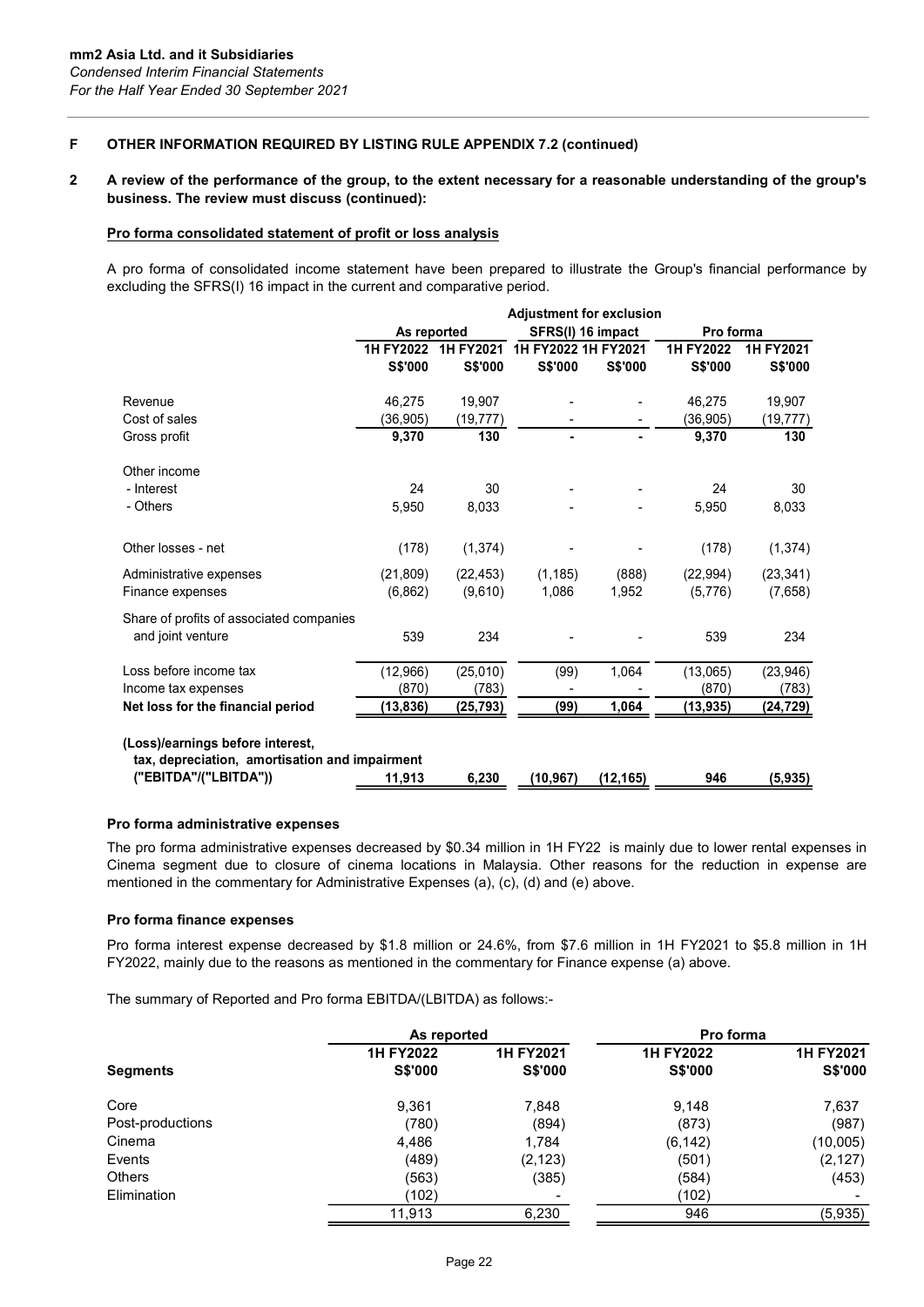#### 2 A review of the performance of the group, to the extent necessary for a reasonable understanding of the group's business. The review must discuss (continued):

#### Review Of Financial Position (Consolidated Statement Of Financial Position)

#### Current assets

Current assets decreased by \$10.4 million or 5.1%, from \$203.9 million as at 31 March 2021 to \$193.5 million as at 30 September 2021, was contributed by:

- (i) a net decrease of trade and other receivables by approximately \$1.3 million or 1.2% from \$112.6 million as at 31 March 2021 to \$111.3 million as at 30 September 2021. The net movement comprising the following:
	- total net increase in trade receivables and unbilled receivables by approximately \$1.1 million in line with increase in revenue and higher billings in 1H FY22; and
	- net decrease in other receivables for approximately \$2.4 million, mainly due to Post-production segment's reclassification of deposit paid of \$1.3 million to films intangible and inventory as the acquisitions of rights were completed in the current period.
- (ii) a decrease in cash and cash equivalents by approximately \$4.7 million or 38.8%, from \$12.1 million as at 31 March 2021 to \$7.4 million as at 30 September 2021, was mainly due to cash inflows generated from operation of \$14.1 million, cash generated from investing of \$4.0 million and cash used in financing activities \$14.6 million (refer to Review of Cash Position for details);
- (iii) a decrease in other current assets (i.e. costs incurred by the Group in fulfilling a contract with its customers (third party commissioned projects) for ongoing projects and to be recognised as cost of sales upon completion) by approximately \$4.9 million or 6.5%, from \$75.9 million as at 31 March 2021 to \$71.0 million as at 30 September 2021, was mainly due to production cost incurred charge out to profit or loss for completed projects in 1H FY2022.

#### Non-current assets

Non-current assets decreased by \$6.1 million or 1.5%, from \$419.9 million as at 31 March 2021 to \$413.8 million as at 30 September 2021, was contributed by:

- (i) a decrease in financial assets at fair value through profit or loss by \$1.8 million was mainly due to completion of the sales of the financial assets/ unquoted investments by Post-productions segment;
- (ii) a decrease in property, plant and equipment ("PPE") by approximately \$16.2 million or 18.4% was mainly due to depreciation expenses, including Right-of-use, of approximately \$13.3 million and PPE written off of \$0.7 million and derecognition of right-of-use of \$2.1 million in Cinema segment;
- (iii) an increase in film rights by \$7.3 million or 21.9% was mainly due to purchases of film rights of \$5.3 million and films produced by the Group were completed in 1H FY22 amounted to \$5.1 million, and offsets with amortisation of \$2.8 million; and
- (iv) an increase in film intangibles and film inventories by \$3.8 million or 19.5% was mainly due to additional of acquisition of film investments amounted \$2.9 million from Post-productions segment as the segment is seeking for further expansion of its business opportunities and revenue streams.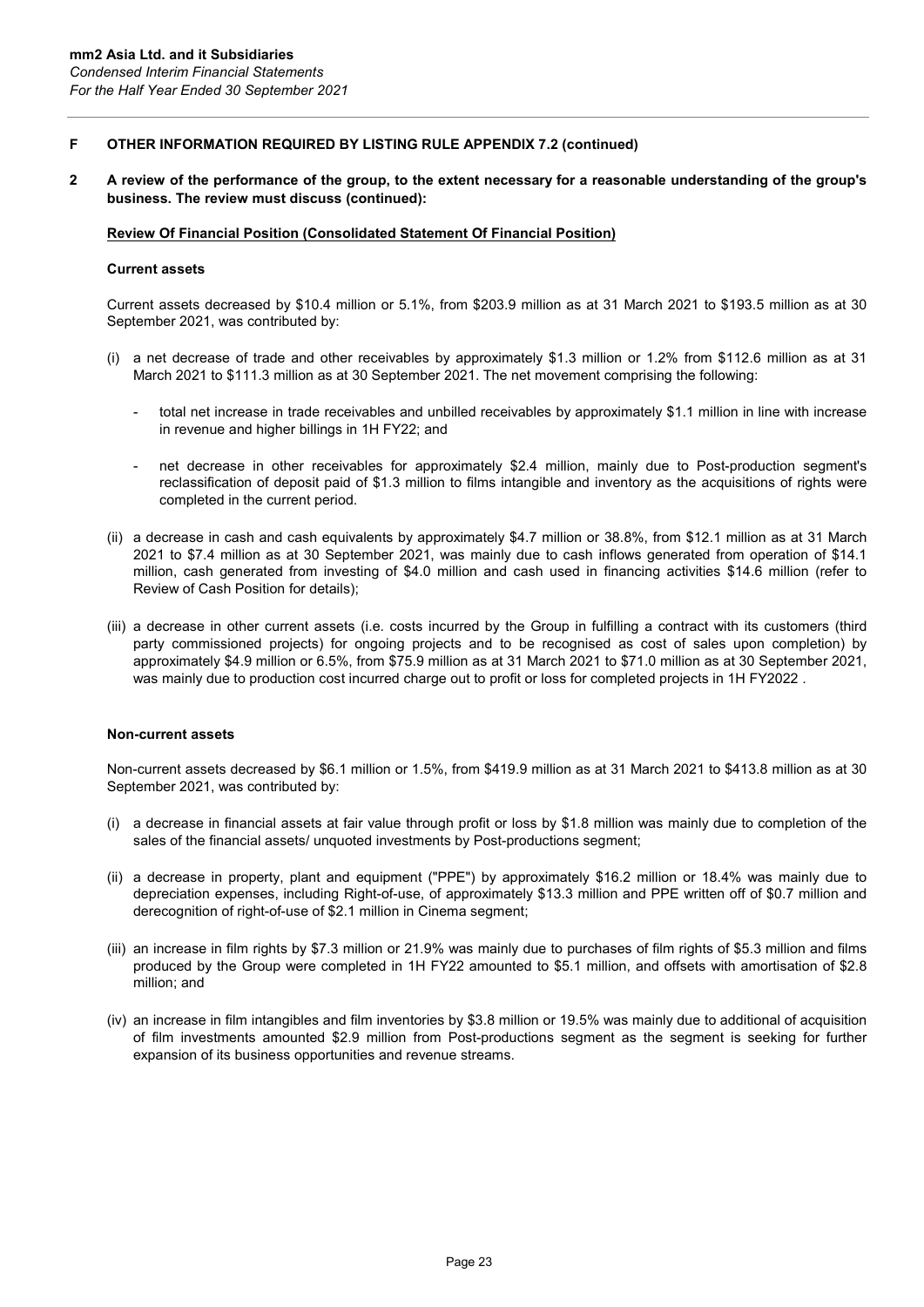#### 2 A review of the performance of the group, to the extent necessary for a reasonable understanding of the group's business. The review must discuss (continued):

#### Review Of Financial Position (Consolidated Statement Of Financial Position)

#### Current liabilities

Current liabilities decreased by \$51.6 million or 16.0%, from \$323.4 million as at 31 March 2021 to \$271.8 million as at 30 September 2021, was contributed by:

- (i) a net increase in trade and other payable by \$5.6 million or 7.1% arising from (a) decrease in trade payables by \$7.7 million due to payments to creditors and (b) increase in other payables by \$13.3 million due to deposit received amounted to \$6.0 million pertaining to the proposed disposal of a subsidiary, mm Connect Pte. Ltd.;
- (ii) a net increase in contract liabilities (advance billing but services yet to be delivered and to be recognised as revenue upon completion) by \$2.9 million or 31.9% was mainly attributable to Core segment amounting to \$3.2 million due to increase in progress billings for on-going projects;
- (iii) a decrease in short-term borrowings by approximately \$48.4 million or 25.1%, from \$192.7 million as at 31 March 2021 to \$144.3 million as at 30 September 2021, was mainly due to full redemption of MTN on 27 April 2021; and
- (iv) a net decrease in lease liabilities by \$11.3 million or 34.0% was mainly attributable to Cinema segment's rental concession received from landlords and repayment of lease liabilities;

#### Non-current liabilities

Non-current liabilities decreased by approximately \$3.2 million or 2.5%, from \$126.2 million as at 31 March 2021 to \$123.0 million as at 30 September 2021, mainly due to repayment of borrowings and lower lease liabilities due to closure of cinema sites in Malaysia.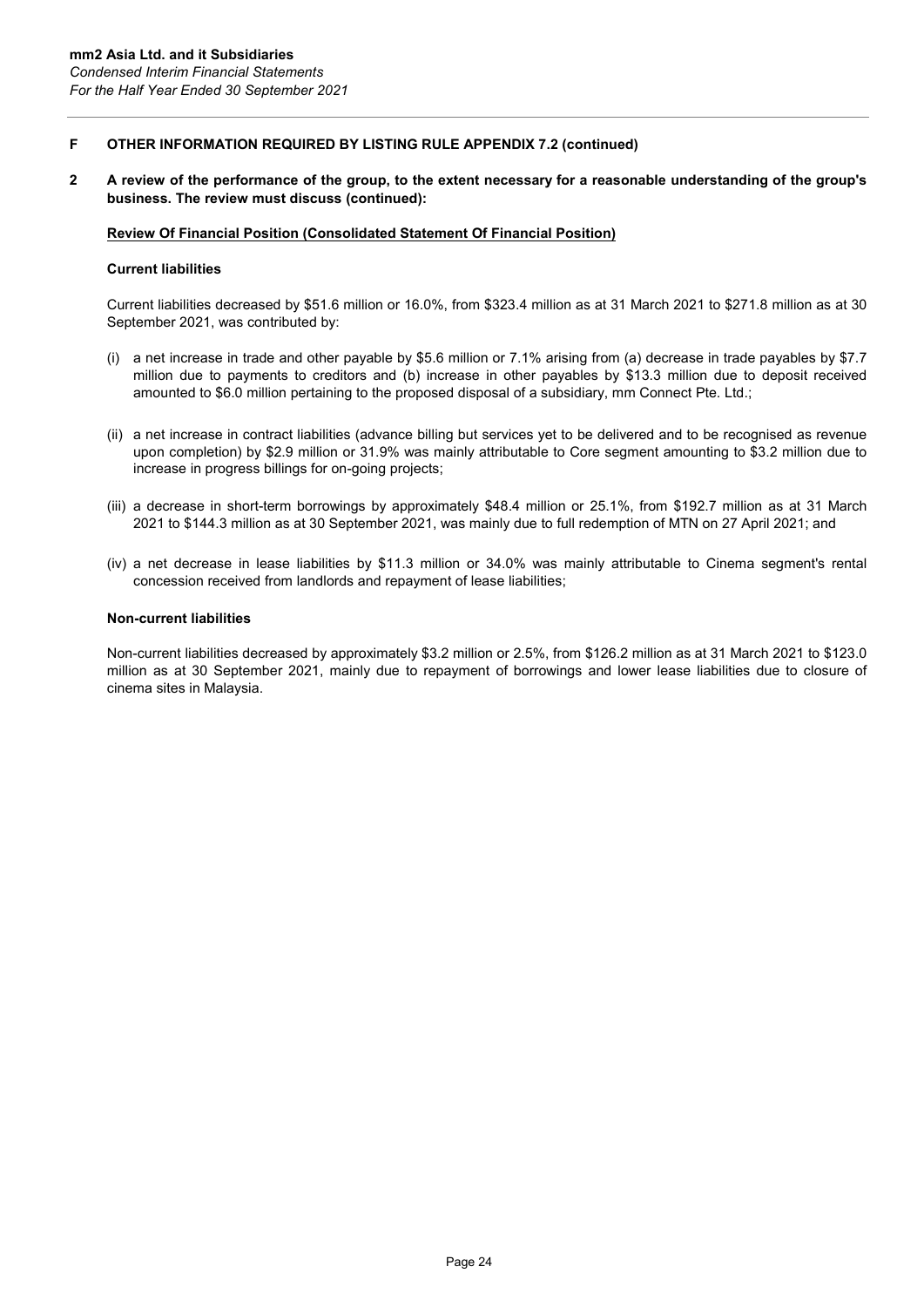#### 2 A review of the performance of the group, to the extent necessary for a reasonable understanding of the group's business. The review must discuss (continued):

#### Review Of Cash Position (Consolidated Statement Of Cash Flow)

As at 30 September 2021 (1H FY2022), Group's cash and cash equivalents amounted to approximately \$6.3 million, including overdraft of \$1.1 million, as compared to \$9.8 million, including overdraft of \$1.3 million, as at 30 September 2020 (1H FY2021). The decrease in cash and cash equivalents mainly arose from:

#### (a) Net cash used in operating activities

In 1H FY2022, the non-cash adjustments to operating activities, other than interest, tax, depreciation and amortisation, mainly contributed by:

- (i) property, plant and equipment written off (\$0.6 million); and
- (ii) rental concessions/ rebates from landlord (\$2.7 million).

Accordingly, the Group generated approximately \$9.0 million net cash positive from operating activities before net working capital changes as compared to \$7.2 million net cash negative from operating activities before net working capital changes in 1H FY 2021.

After applying net working capital changes, it generated net cash inflows of approximately \$14.1 million (1H FY2021: net cash outflows \$1.6 million). The net working capital changes are derived from:

- (i) a net increase in receivables mainly due to (a) net increase in trade receivables and unbilled S\$0.7 million due to higher billings and revenue in 1H FY22; partially offsets by (b) net decrease in other receivables for approximately \$0.6 million;
- (ii) a net increase in other current assets of \$1.0 million due to recognition of production costs in profit or loss for completed projects;
- (iii) a net increase in film intangible and film inventories of \$3.2 million due to additions in intangible assets amounted \$2.9 million from Post-productions segment;
- (iv) a net increase in trade and other payables of \$8.0 million mainly due to deposit received amounted to S\$6 million pertaining to the proposed disposal of mm Connect Pte Ltd.;
- (v) a net increase in contract liabilities of \$2.9 million due to increase in progress billing for ongoing projects; and
- (vi) corporate tax payments of \$0.7 million during the period.

#### (b) Net cash used in investing activities

In 1H FY2022, net cash outflows from investing activities amounted to approximately \$4.0 million as compared to \$9.3 million outflows in 1H FY2021, was mainly contributed by additional of film right \$5.3 million, offset by the proceeds from the sales of an unquoted investments for approximately \$1.9 million by Post-production segment.

#### (c) Net cash generated from financing activities

In 1H FY2022, net cash outflows from financing activities amounted to approximately \$14.6 million (1H FY2021: net cash outflows \$7.2 million), mainly contributed by:

- (i) proceeds from bank borrowings approximately \$15.1 million mainly derived from Core business and Event segments.:
- (ii) net proceeds from issuance of right shares for approximately \$52.2 million by the Company;
- (iii) proceeds from the issuance of convertible securities for S\$1.0 million by Cinema segment;
- (iv) repayment of borrowings for \$68.3 million was mainly derived from Core segments and redemption of MTN;
- (v) repayment of lease liabilities of \$3.8 million was mainly contributed by Cinema segment; and
- (vi) interest payments of \$5.9 million (comprising interest on bank borrowing of \$4.8 million and interest on lease liabilities of \$1.1 million).

As aforesaid mentioned, the Group recorded a net cash decrease of approximately \$4.5 million in 1H FY2022, as compared to a net cash decrease of approximately \$18.2 million in 1H FY2021.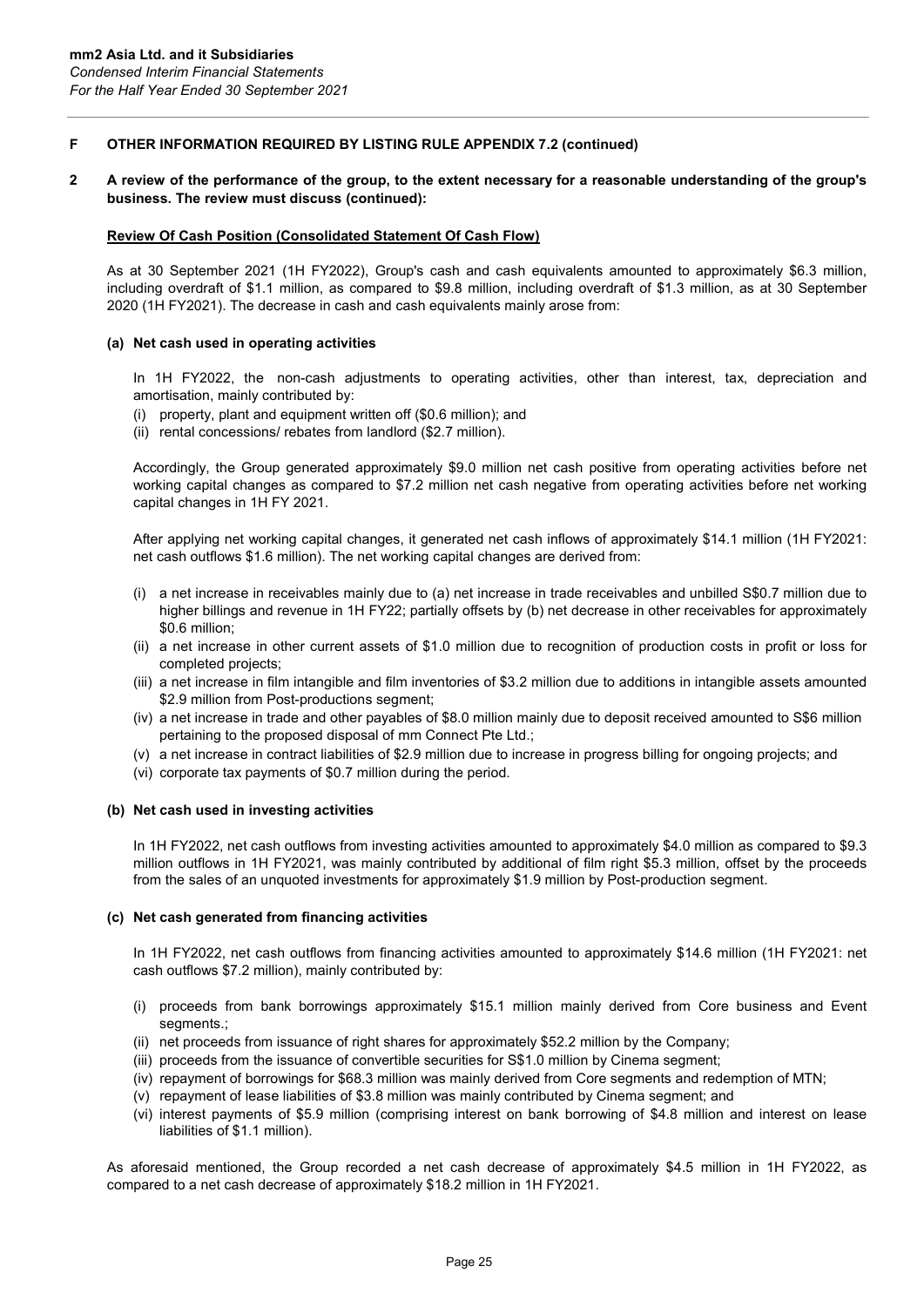3 Where a forecast, or a prospect statement, has been previously disclosed to shareholders, any variance between it and the actual results.

Not applicable. No forecast or prospect statement has been previously disclosed to shareholders.

4 A commentary at the date of the announcement of the significant trends and competitive conditions of the industry in which the group operates and any known factors or events that may affect the group in the next reporting period and the next 12 months.

The onset of COVID-19 has affected the operations of mm2 Asia severely over the last 18 months. However, with the gradual reopening of various economies globally and the positive news on the medical front, we will continue to see positive trends and overall progress on the road to recovery.

These disruptions have, however, also enabled us to explore new areas of development to help scale our business and overcome obstacles, which has resulted in us developing new competencies across the group. In addition to growing our current core businesses, mm2 group has started various initiatives to branch into the sphere of media tech - through the use of blockchain technologies that enables NFTs and cryptocurrency, and the growing metaverse space opportunities to leverage the group's existing content creation and distribution capabilities.

We are excited and upbeat on the opportunities ahead and are certain that this shift will make our group even more global in reach, digitally inclined and versatile across all of our businesses.

#### 5 If a decision regarding dividend has been made:

(a) Whether an interim (final) dividend has been declared (recommended); and

None.

(b) Amount per share in cents

Not applicable.

(c) Whether the dividend is before tax, net of tax or tax exempt. If before tax or net of tax, state the tax rate and the country where the dividend is derived. (If the dividend is not taxable in the hands of shareholders, this must be stated).

Not applicable.

#### (d) The date the dividend is payable

Not applicable.

(e) The date on which Registrable Transfers received by the company (up to 5.00pm) will be registered before entitlements to the dividend are determined.

Not applicable.

6 If no dividend has been declared/recommended, a statement to that effect and the reason(s) for the decision.

There was no dividend declared or recommended for the current reporting period as the Group recorded a loss for the year.

7 If the group has obtained a general mandate from shareholders for interested person transactions ("IPT"), the aggregate value of such transactions as required under Rule 920(1)(a)(ii). If no IPT mandate has been obtained, a statement to that effect.

The Group does not have any general mandate from shareholders for interested person transactions pursuant to Rule 920.